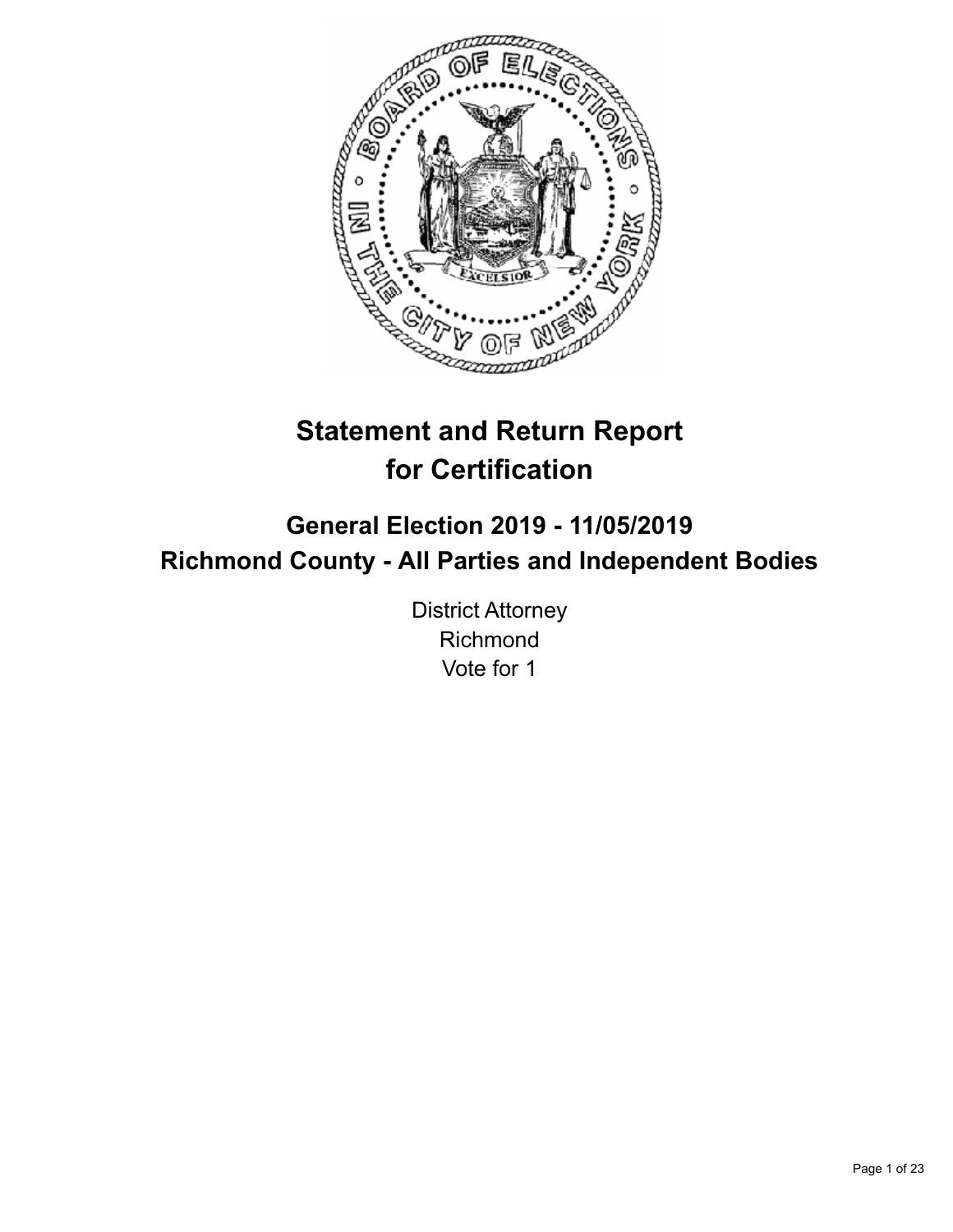

| PUBLIC COUNTER                                           | 14,428       |
|----------------------------------------------------------|--------------|
| MANUALLY COUNTED EMERGENCY                               | 7            |
| ABSENTEE / MILITARY                                      | 633          |
| AFFIDAVIT                                                | 41           |
| <b>Total Ballots</b>                                     | 15,109       |
| Less - Inapplicable Federal/Special Presidential Ballots | 0            |
| <b>Total Applicable Ballots</b>                          | 15,109       |
| MICHAEL E. MCMAHON (DEMOCRATIC)                          | 11,408       |
| MICHAEL E. MCMAHON (INDEPENDENCE)                        | 1,323        |
| ADAM RANDALL (WRITE-IN)                                  | 1            |
| ALEX BORACK (WRITE-IN)                                   | 1            |
| ALLYN V. CRAWFORD (WRITE-IN)                             | 1            |
| ALTAN MADDOX (WRITE-IN)                                  | 1            |
| ALVINA MARTIN (WRITE-IN)                                 | 1            |
| ANGELO CONTINO (WRITE-IN)                                | 1            |
| ANTHONY BARATTA (WRITE-IN)                               | 1            |
| ANTHONY COSENTINO (WRITE-IN)                             | 1            |
| ANTHONY FIDELE (WRITE-IN)                                | 1            |
| ANTHONY N. RONDONELLI (WRITE-IN)                         | 3            |
| BILL MURPHY (WRITE-IN)                                   | 1            |
| <b>BOB HELBOCK (WRITE-IN)</b>                            | 3            |
| CARMINE GIOVINAZZO (WRITE-IN)                            | 1            |
| CESAR VARGAS (WRITE-IN)                                  | 1            |
| CHARLES HARGROVE (WRITE-IN)                              | 2            |
| CHARLES STORM (WRITE-IN)                                 | 1            |
| CHRISTOPHER PISCIOTTA (WRITE-IN)                         | 1            |
| DANA M. KOENIGSBERG (WRITE-IN)                           | 1            |
| DANIEL M. DONOVAN, JR. (WRITE-IN)                        | 5            |
| DOMENIC RECCHIA (WRITE-IN)                               | 1            |
| DONALD J. TRUMP, JR. (WRITE-IN)                          | $\mathbf{1}$ |
| DONNA GARAMBONE (WRITE-IN)                               | 1            |
| DUDLEY E. WALD (WRITE-IN)                                | 1            |
| EDWINA WINNIE MARTIN (WRITE-IN)                          | 3            |
| ELIZABETH SARAH BAILEY (WRITE-IN)                        | 1            |
| EMMANUEL AKINYEMI (WRITE-IN)                             | 1            |
| ERIC GARNER (WRITE-IN)                                   | 1            |
| GENA MIMOZA (WRITE-IN)                                   | 1            |
| GEORGE ESPOSITO, JR. (WRITE-IN)                          | 1            |
| <b>GEROGE CODD (WRITE-IN)</b>                            | 1            |
| <b>GEROGE KALIKAS (WRITE-IN)</b>                         | 1            |
| <b>GLENN YOST (WRITE-IN)</b>                             | 1            |
| HARVEY KIMERMAN (WRITE-IN)                               | 1            |
| HEATHER L. O'NEILL (WRITE-IN)                            | 1            |
| HYACINTHIA ROBERTS (WRITE-IN)                            | 1            |
| JACK BOLEMBACH (WRITE-IN)                                | 1            |
| JADE NELSON (WRITE-IN)                                   | 1            |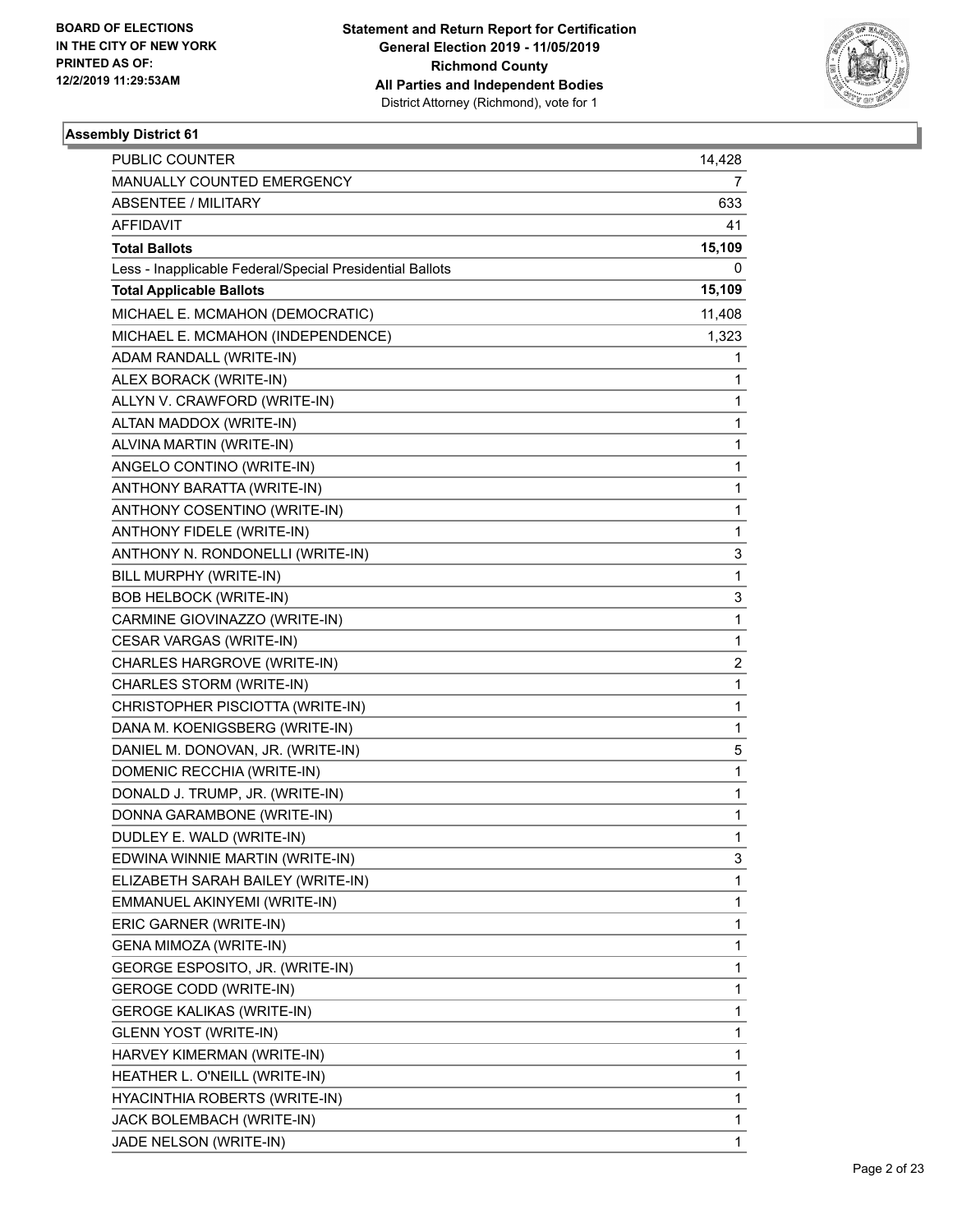

| JATT DREDDZ (WRITE-IN)                   | 1                       |
|------------------------------------------|-------------------------|
| JEANINE PIRRO (WRITE-IN)                 | 3                       |
| JEFFEREY SALHEL (WRITE-IN)               | $\mathbf{1}$            |
| JEN CAVELLI-SMITH (WRITE-IN)             | 1                       |
| JOAN F. ILLUZZI (WRITE-IN)               | 1                       |
| JOHN CONNORS (WRITE-IN)                  | 1                       |
| JOHN DAVID W. CONVERSE (WRITE-IN)        | 1                       |
| JOHN DONOVAN (WRITE-IN)                  | 1                       |
| JOHN LEGEND (WRITE-IN)                   | 1                       |
| JOHN RYAN (WRITE-IN)                     | 1                       |
| JOHN WAYNE (WRITE-IN)                    | 1                       |
| JORDAN WOLFSON (WRITE-IN)                | 1                       |
| JORGE VASQUEZ (WRITE-IN)                 | 1                       |
| JOSEPH C. BORELLI (WRITE-IN)             | 1                       |
| JOSEPH IMPERATRICE (WRITE-IN)            | 1                       |
| JULIE MOODY LEWIS (WRITE-IN)             | 1                       |
| JULIETTE MOORE (WRITE-IN)                | 1                       |
| KATHERINE BUCHANAN (WRITE-IN)            | 1                       |
| KENNETH BUFFALOE (WRITE-IN)              | 1                       |
| KENNETH C. MITCHELL (WRITE-IN)           | 1                       |
| KEVIN FURMAN (WRITE-IN)                  | 1                       |
| KIMBERLY GUILFOYLE (WRITE-IN)            | 1                       |
| LARS SULLIVAN (WRITE-IN)                 | 1                       |
| LEGACY GARNER (WRITE-IN)                 | $\overline{\mathbf{c}}$ |
| LISA A. DAVIS (WRITE-IN)                 | 1                       |
| MAHALIAH R. DUNCAN (WRITE-IN)            | 1                       |
| MANUEL ORTEGA (WRITE-IN)                 | 1                       |
| MARCUS A. MARINO (WRITE-IN)              | 1                       |
| MARK MACRON (WRITE-IN)                   | 1                       |
| MARY KAVANAUGH (WRITE-IN)                | 1                       |
| MATTHEW J. TITONE (WRITE-IN)             | 1                       |
| MATTHEW P. BLUM (WRITE-IN)               | 1                       |
| MAX N. ROSE (WRITE-IN)                   | 1                       |
| MICHAEL E. MOUSE (WRITE-IN)              | 1                       |
| MICHAEL G. GRIMM (WRITE-IN)              | 1                       |
| MICHAEL P. O'BRIEN (WRITE-IN)            | 1                       |
| MICHAEL R. BLOOMBERG (WRITE-IN)          | 1                       |
| NICOLE NEGRON (WRITE-IN)                 | 1                       |
| NUBIA BRAITH WAITE (WRITE-IN)            | 1                       |
| <b>ODIN GOLIATH (WRITE-IN)</b>           | 1                       |
| OLIVIA DIAZ (WRITE-IN)                   | $\overline{c}$          |
| PAUL RADENBERG (WRITE-IN)                | $\mathbf{1}$            |
| PHILIPPE-EDNER APOSTOL-MARIUS (WRITE-IN) | $\overline{2}$          |
| RAMSEY ORTA (WRITE-IN)                   | 1                       |
| RAYMOND BELTZ (WRITE-IN)                 | 1                       |
| RAYMOND RODRIGUEZ (WRITE-IN)             | 1                       |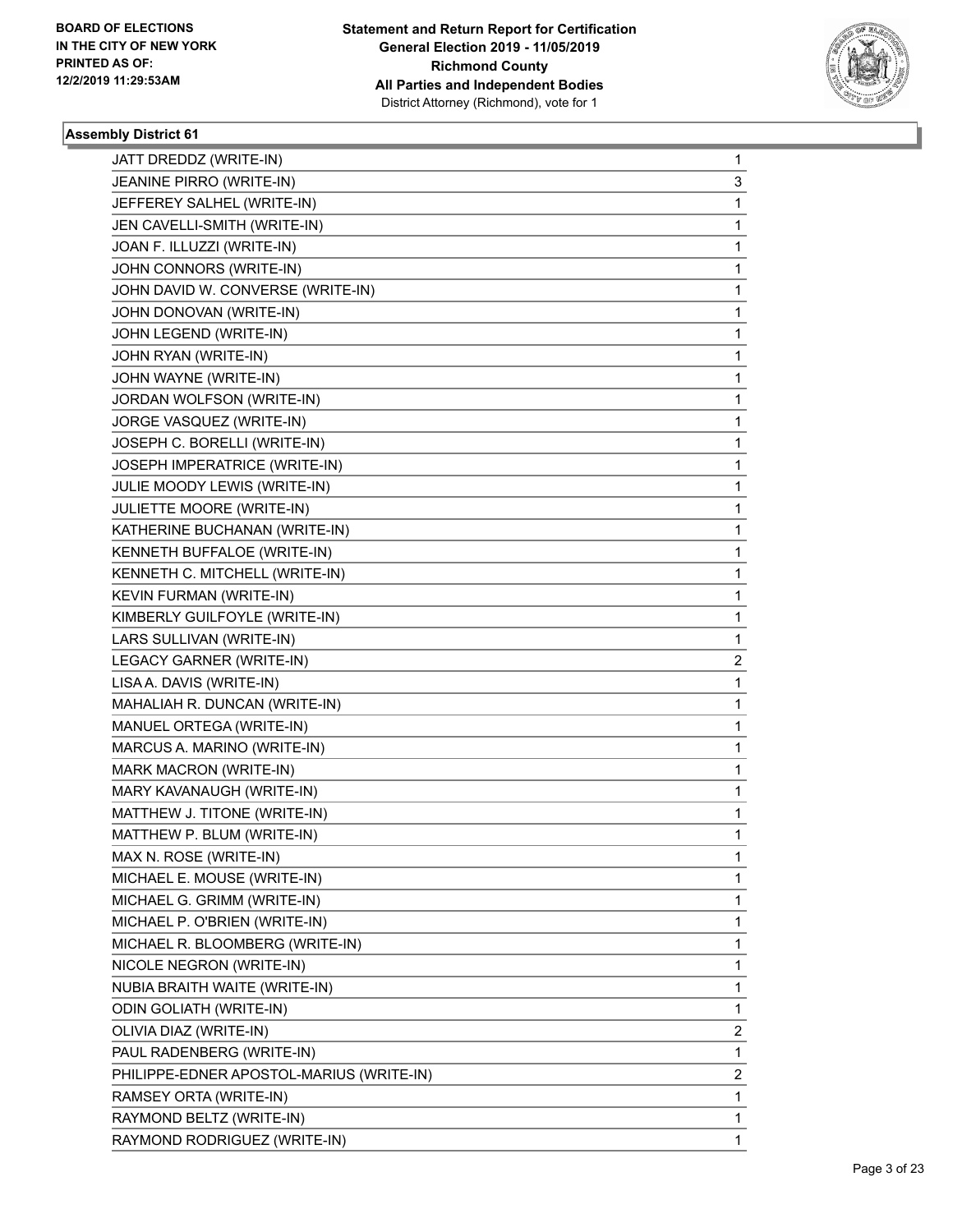

| RICHARD A. LUTHMANN, JR. (WRITE-IN)       | $\overline{c}$ |
|-------------------------------------------|----------------|
| RICHARD P. FLUGER (WRITE-IN)              | 1              |
| RICK KATULA (WRITE-IN)                    | 1              |
| ROSEMARY F. PALLADINO (WRITE-IN)          | 1              |
| RUDOLPH W. GIULIANI (WRITE-IN)            | 1              |
| STAVIOS HALKIUS (WRITE-IN)                | 1              |
| STEVEN COLANTONI (WRITE-IN)               | 1              |
| TAL JASMIN (WRITE-IN)                     | 3              |
| THOMAS F. ROCHE JR. (WRITE-IN)            | 3              |
| THOMAS VAZZANA (WRITE-IN)                 | 1              |
| TODD PARADISO (WRITE-IN)                  | 1              |
| TONY ROBBINS (WRITE-IN)                   | 1              |
| TONY ZACCONE (WRITE-IN)                   | 1              |
| TREVOR M. CANGEMI (WRITE-IN)              | $\overline{2}$ |
| UNATTRIBUTABLE WRITE-IN (WRITE-IN)        | 32             |
| UNCOUNTED WRITE-IN PER STATUTE (WRITE-IN) | 1              |
| VALERIE ROXANNE BARTOLOMAY (WRITE-IN)     | 1              |
| <b>VERNON LONG (WRITE-IN)</b>             | 1              |
| VINCENT K. MCMAHON (WRITE-IN)             | 1              |
| VITO FOSSELLA (WRITE-IN)                  | 1              |
| ZEPHYR TEACHOUT (WRITE-IN)                | 1              |
| <b>Total Votes</b>                        | 12,888         |
| Unrecorded                                | 2,221          |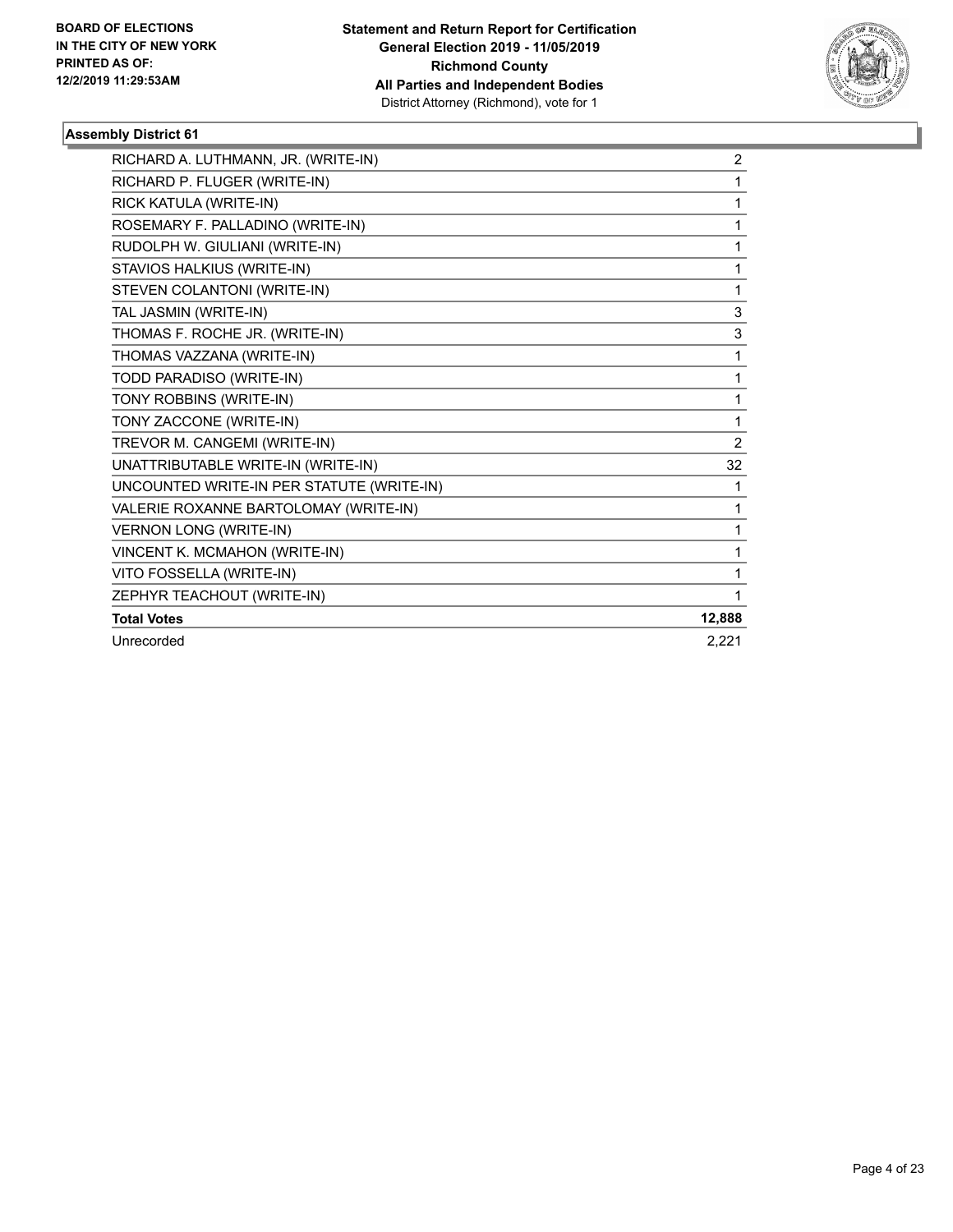

| PUBLIC COUNTER                                           | 17,086                  |
|----------------------------------------------------------|-------------------------|
| MANUALLY COUNTED EMERGENCY                               | 6                       |
| ABSENTEE / MILITARY                                      | 482                     |
| <b>AFFIDAVIT</b>                                         | 79                      |
| <b>Total Ballots</b>                                     | 17,653                  |
| Less - Inapplicable Federal/Special Presidential Ballots | 0                       |
| <b>Total Applicable Ballots</b>                          | 17,653                  |
| MICHAEL E. MCMAHON (DEMOCRATIC)                          | 7,706                   |
| MICHAEL E. MCMAHON (INDEPENDENCE)                        | 3,165                   |
| ALAN DERSHOWITZ (WRITE-IN)                               | 1                       |
| ALEX PESOCHIN (WRITE-IN)                                 | 3                       |
| ANDREW ECONOMOS (WRITE-IN)                               | 1                       |
| ANDREW J. LANZA (WRITE-IN)                               | 6                       |
| ANDREW NAPOLITANO (WRITE-IN)                             | 1                       |
| ANTHONY CATALANO (WRITE-IN)                              | 1                       |
| ANTHONY INCARBONE (WRITE-IN)                             | 1                       |
| BART DALBORA (WRITE-IN)                                  | 2                       |
| BEBE REXHA (WRITE-IN)                                    | 1                       |
| <b>BERNIE SANDERS (WRITE-IN)</b>                         | 1                       |
| BERT KANNUDO (WRITE-IN)                                  | 1                       |
| <b>BOB HELBOCK (WRITE-IN)</b>                            | 1                       |
| CARA BUONINCONTRI (WRITE-IN)                             | 1                       |
| CARL CAMPETELLA (WRITE-IN)                               | 1                       |
| CARMINE D. TROPEPE (WRITE-IN)                            | $\overline{\mathbf{c}}$ |
| CATHERINE M. DIDOMENICO (WRITE-IN)                       | $\overline{\mathbf{c}}$ |
| CESAR VARGAS (WRITE-IN)                                  | 1                       |
| CHARLES CROSS (WRITE-IN)                                 | 1                       |
| CHRIS DIXON (WRITE-IN)                                   | 2                       |
| CHRISTOPHER LANGELOTTI (WRITE-IN)                        | 1                       |
| CHRISTOPHER P. NALLEY (WRITE-IN)                         | 1                       |
| CHRISTOPHER PAYORE (WRITE-IN)                            | 1                       |
| CLARE FARNEN (WRITE-IN)                                  | 1                       |
| DANIEL HIGGINS (WRITE-IN)                                | 1                       |
| DANIEL M. DONOVAN, JR. (WRITE-IN)                        | 18                      |
| DARYA KEATING (WRITE-IN)                                 | 1                       |
| DAVID A. PASCARELLA (WRITE-IN)                           | 2                       |
| DESMOND GREEN (WRITE-IN)                                 | 1                       |
| DESMOND SHEEHAN (WRITE-IN)                               | 1                       |
| DICK GAZINYA (WRITE-IN)                                  | 1                       |
| DOMENICK GOFFREDO (WRITE-IN)                             | 1                       |
| DOMINICK VILLANI, SR. (WRITE-IN)                         | 1                       |
| DONALD J. TRUMP (WRITE-IN)                               | 15                      |
| DONALD J. TRUMP, JR. (WRITE-IN)                          | 8                       |
| DOV HIKIND (WRITE-IN)                                    | 1                       |
| DYLAN EMMA (WRITE-IN)                                    | 1                       |
| ED DONOVAN (WRITE-IN)                                    | 1                       |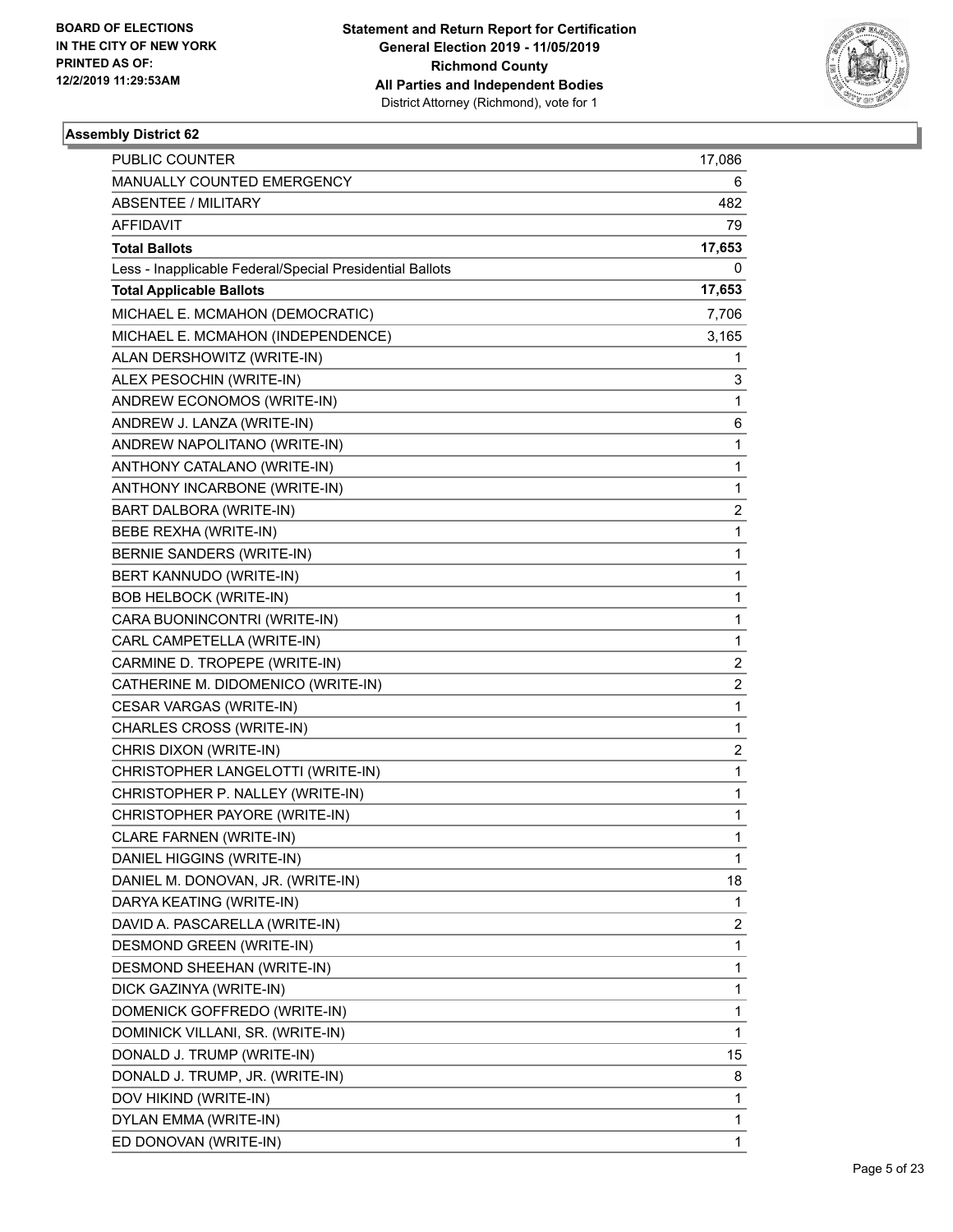

| EDWARD HYNES (WRITE-IN)         | 1 |
|---------------------------------|---|
| EDWARD S. MILLER (WRITE-IN)     | 1 |
| EMILY AIELLO (WRITE-IN)         | 1 |
| ERICA CHIORAZZI (WRITE-IN)      | 1 |
| EUGENE MARTINEZ (WRITE-IN)      | 1 |
| EVEE LEE (WRITE-IN)             | 1 |
| FRANK CORVINO (WRITE-IN)        | 1 |
| FRANK MORANO (WRITE-IN)         | 2 |
| <b>GERARD DELL (WRITE-IN)</b>   | 1 |
| GIANNA MORREALE (WRITE-IN)      | 1 |
| <b>GREGG BROWN (WRITE-IN)</b>   | 1 |
| GUY CASTELLANO (WRITE-IN)       | 1 |
| HOWARD STERN (WRITE-IN)         | 1 |
| JACKLYN MURPHY (WRITE-IN)       | 1 |
| JAMES MAHONEY (WRITE-IN)        | 1 |
| JAMES S. ODDO (WRITE-IN)        | 1 |
| JANINE MATERNA (WRITE-IN)       | 1 |
| JASMINE SPENCER (WRITE-IN)      | 1 |
| JAY SEKULOW (WRITE-IN)          | 1 |
| JEAN DEBORIS (WRITE-IN)         | 1 |
| JERRY SEINFELD (WRITE-IN)       | 1 |
| JESSE PINTO (WRITE-IN)          | 1 |
| JOAN F. ILLUZZI (WRITE-IN)      | 4 |
| JOE MCFEE (WRITE-IN)            | 1 |
| JOE SMITH (WRITE-IN)            | 1 |
| JOE VILARDI (WRITE-IN)          | 1 |
| JOHN BRANCATO (WRITE-IN)        | 1 |
| JOHN CASE (WRITE-IN)            | 1 |
| JOHN CASTELLI (WRITE-IN)        | 1 |
| JOHN G. POPPE (WRITE-IN)        | 1 |
| JOHN PRUE (WRITE-IN)            | 1 |
| JOHN SMITH (WRITE-IN)           | 1 |
| JON STEWART (WRITE-IN)          | 1 |
| JORDAN WOLFSON (WRITE-IN)       | 1 |
| JOSEF H. FALCO (WRITE-IN)       | 1 |
| JOSEPH C. BORELLI (WRITE-IN)    | 4 |
| JOSEPH CARLONE (WRITE-IN)       | 3 |
| JOSEPH DIMITROV (WRITE-IN)      | 1 |
| JOSEPH H. CUCCO, JR. (WRITE-IN) | 1 |
| JOSEPH SCHIANO (WRITE-IN)       | 1 |
| JUDY SHEINDLIN (WRITE-IN)       | 1 |
| JUSTIN TIMBERLAKE (WRITE-IN)    | 1 |
| KAILA SWEENEY (WRITE-IN)        | 1 |
| KAREN LANRINER (WRITE-IN)       | 1 |
| KATHLEEN GORMAN (WRITE-IN)      | 1 |
| KATHLEEN M. HEARN (WRITE-IN)    | 1 |
|                                 |   |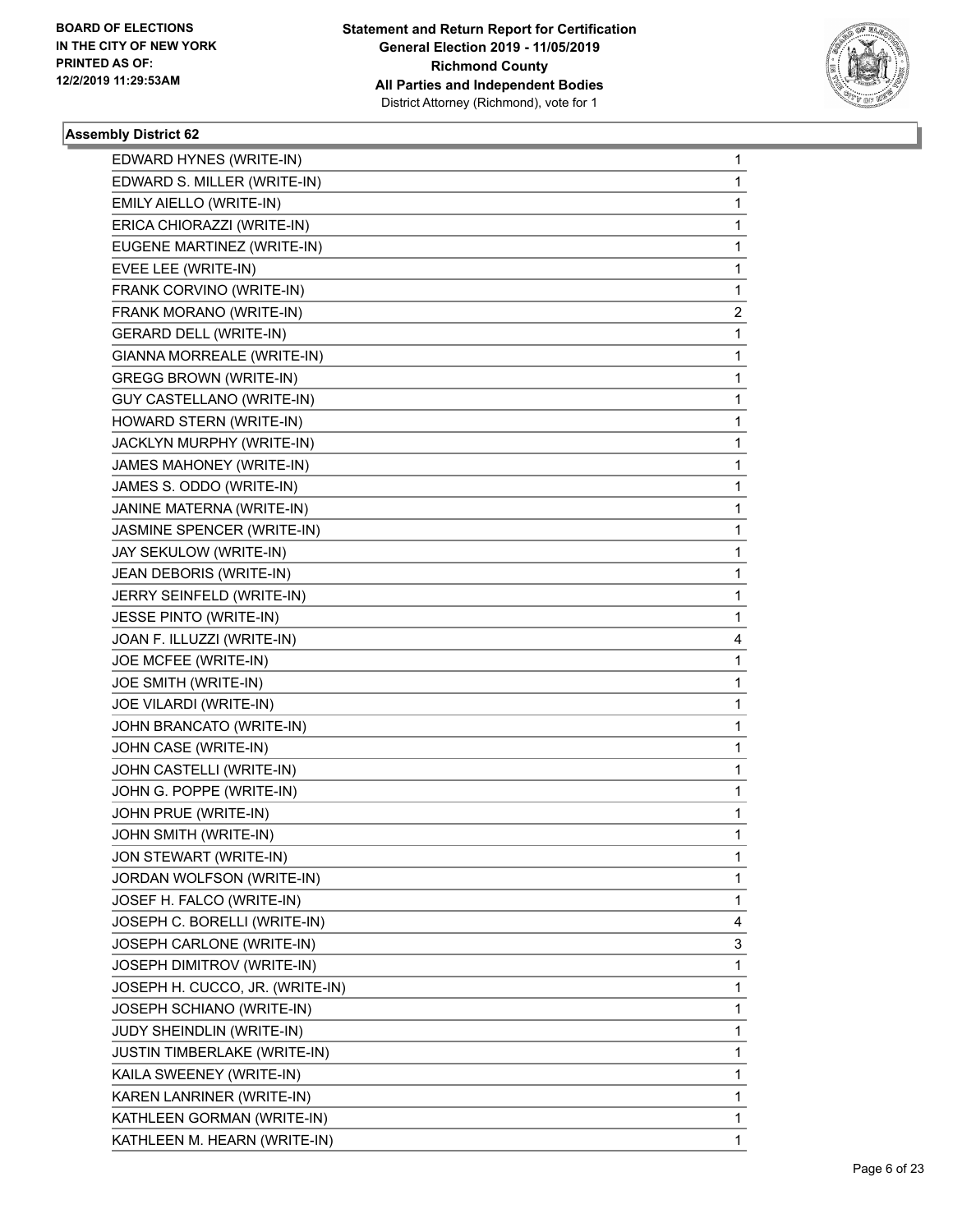

| KENNETH RAISCH (WRITE-IN)           | 1                       |
|-------------------------------------|-------------------------|
| KEVIN SCHNUT (WRITE-IN)             | 1                       |
| KIERAN MCSHARRY (WRITE-IN)          | 1                       |
| LAURA CAMPAGNA (WRITE-IN)           | 1                       |
| LAUREN BELLINO (WRITE-IN)           | 2                       |
| LINDA DANTO (WRITE-IN)              | 1                       |
| LOUIS DIDONNA (WRITE-IN)            | 1                       |
| LOUISE MORANO (WRITE-IN)            | 1                       |
| LUCAS ALLEN (WRITE-IN)              | 1                       |
| MARIA DELLAGOTTA (WRITE-IN)         | 1                       |
| MARIA GUASTELLA (WRITE-IN)          | 2                       |
| MARIA LEONA (WRITE-IN)              | 1                       |
| MARIO MATAI (WRITE-IN)              | 1                       |
| MARY E. MARTINEZ (WRITE-IN)         | 1                       |
| MARY MASTOROS (WRITE-IN)            | 1                       |
| MATTHEW ANTHONY OKEEFFE (WRITE-IN)  | 1                       |
| MATTHEW FAIRLEY (WRITE-IN)          | 1                       |
| MATTHEW MOBILIA (WRITE-IN)          | 1                       |
| MATTHEW P. BLUM (WRITE-IN)          | 1                       |
| MICHAEL CHRISTIE (WRITE-IN)         | 1                       |
| MICHAEL ELLIS (WRITE-IN)            | 1                       |
| MICHAEL G. GERARD (WRITE-IN)        | 1                       |
| MICHAEL G. GRIMM (WRITE-IN)         | 9                       |
| MICHAEL LOFFREDO (WRITE-IN)         | 1                       |
| MICHAEL MARRA (WRITE-IN)            | 1                       |
| MICHAEL OPULSKI (WRITE-IN)          | 1                       |
| MICHAEL ORLANDO (WRITE-IN)          | $\overline{\mathbf{c}}$ |
| MICHAEL R. BLOOMBERG (WRITE-IN)     | 1                       |
| MICHAEL SAVAGE (WRITE-IN)           | 2                       |
| MICHAEL SMITH (WRITE-IN)            | 1                       |
| MICHAEL W. REILLY, JR. (WRITE-IN)   | $\mathbf{1}$            |
| MIKE FRANCESCA (WRITE-IN)           | 1                       |
| MORTY SANCHEZ (WRITE-IN)            | 1                       |
| NANCY WAIMIN (WRITE-IN)             | 1                       |
| NICOLE MALLIOTAKIS (WRITE-IN)       | 2                       |
| OWAN P. KELLY, II (WRITE-IN)        | 1                       |
| PATRICIA ANNE TAYLOR (WRITE-IN)     | 1                       |
| PAUL SPINOSA (WRITE-IN)             | 1                       |
| PETE ROSE (WRITE-IN)                | 1                       |
| PETER AFACIFICO (WRITE-IN)          | 1                       |
| PETER H. GILMORE (WRITE-IN)         | 1                       |
| PETER OKESON (WRITE-IN)             | 1                       |
| PHILIP LEONL (WRITE-IN)             | 1                       |
| RAYMOND J. TURNER (WRITE-IN)        | 1                       |
| RICHARD A. LUTHMANN, JR. (WRITE-IN) | 5                       |
| RONALD CASTORINA, JR. (WRITE-IN)    | 5                       |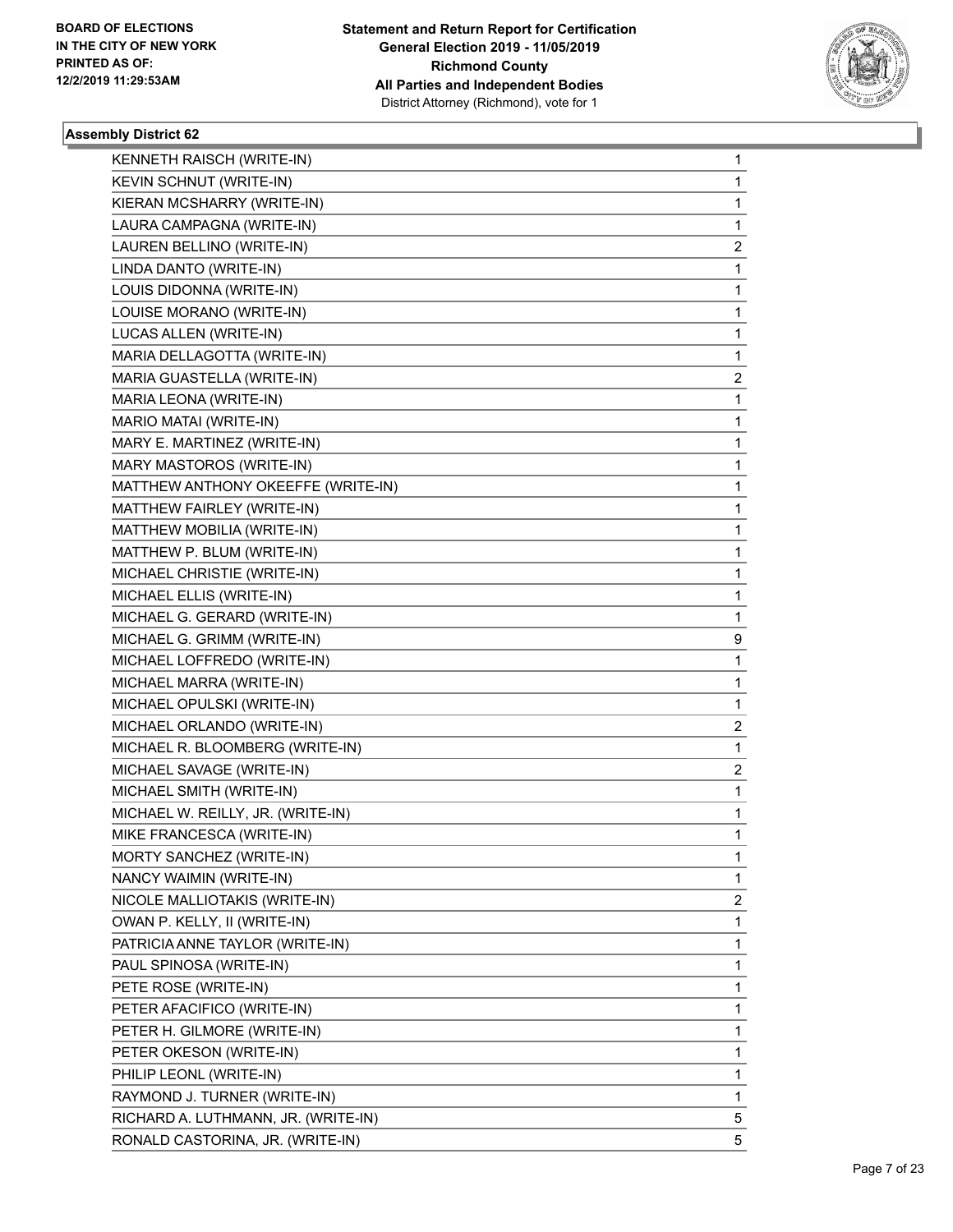

| RUDOLPH W. GIULIANI (WRITE-IN)            | 8                       |
|-------------------------------------------|-------------------------|
| <b>RUSTY CARDIERI (WRITE-IN)</b>          | 1                       |
| RYAN J. MURPHY (WRITE-IN)                 | 1                       |
| SAL ALBANESE (WRITE-IN)                   | $\mathbf{1}$            |
| SAL GALOTARO (WRITE-IN)                   | 1                       |
| SALVATORE MONFORTE (WRITE-IN)             | 1                       |
| SCOTT NICHOLLS (WRITE-IN)                 | 1                       |
| SEAN O' SULLIVAN (WRITE-IN)               | 1                       |
| SHAWN MALACHOVSKY (WRITE-IN)              | 1                       |
| STEVEN GIORDANO (WRITE-IN)                | 1                       |
| STEVEN RUFF (WRITE-IN)                    | $\overline{c}$          |
| SUSAN MALINARI (WRITE-IN)                 | 1                       |
| SUSAN PORCELLO (WRITE-IN)                 | 1                       |
| TERENCE MICHARONI (WRITE-IN)              | 1                       |
| THOMAS REILLY (WRITE-IN)                  | 1                       |
| TOM RUDOLPH (WRITE-IN)                    | $\mathbf{1}$            |
| UNATTRIBUTABLE WRITE-IN (WRITE-IN)        | 73                      |
| UNCOUNTED WRITE-IN PER STATUTE (WRITE-IN) | 2                       |
| VINCENT CORALLO (WRITE-IN)                | $\overline{\mathbf{c}}$ |
| VINCENT M. IGNIZIO (WRITE-IN)             | $\mathbf 1$             |
| VINNY CORALLO (WRITE-IN)                  | 1                       |
| VINNY MOOSE (WRITE-IN)                    | 1                       |
| VITO FOSSELLA (WRITE-IN)                  | 1                       |
| WALTER MATUZA (WRITE-IN)                  | 1                       |
| WAYNE OZZI (WRITE-IN)                     | 1                       |
| WILLIAM BARR (WRITE-IN)                   | 1                       |
| WILLIAM CARR (WRITE-IN)                   | 1                       |
| WYATT EARP (WRITE-IN)                     | 1                       |
| ZACHARY VANO (WRITE-IN)                   | 1                       |
| ZEVAH DIPETU (WRITE-IN)                   | 1                       |
| <b>Total Votes</b>                        | 11,192                  |
| Unrecorded                                | 6,461                   |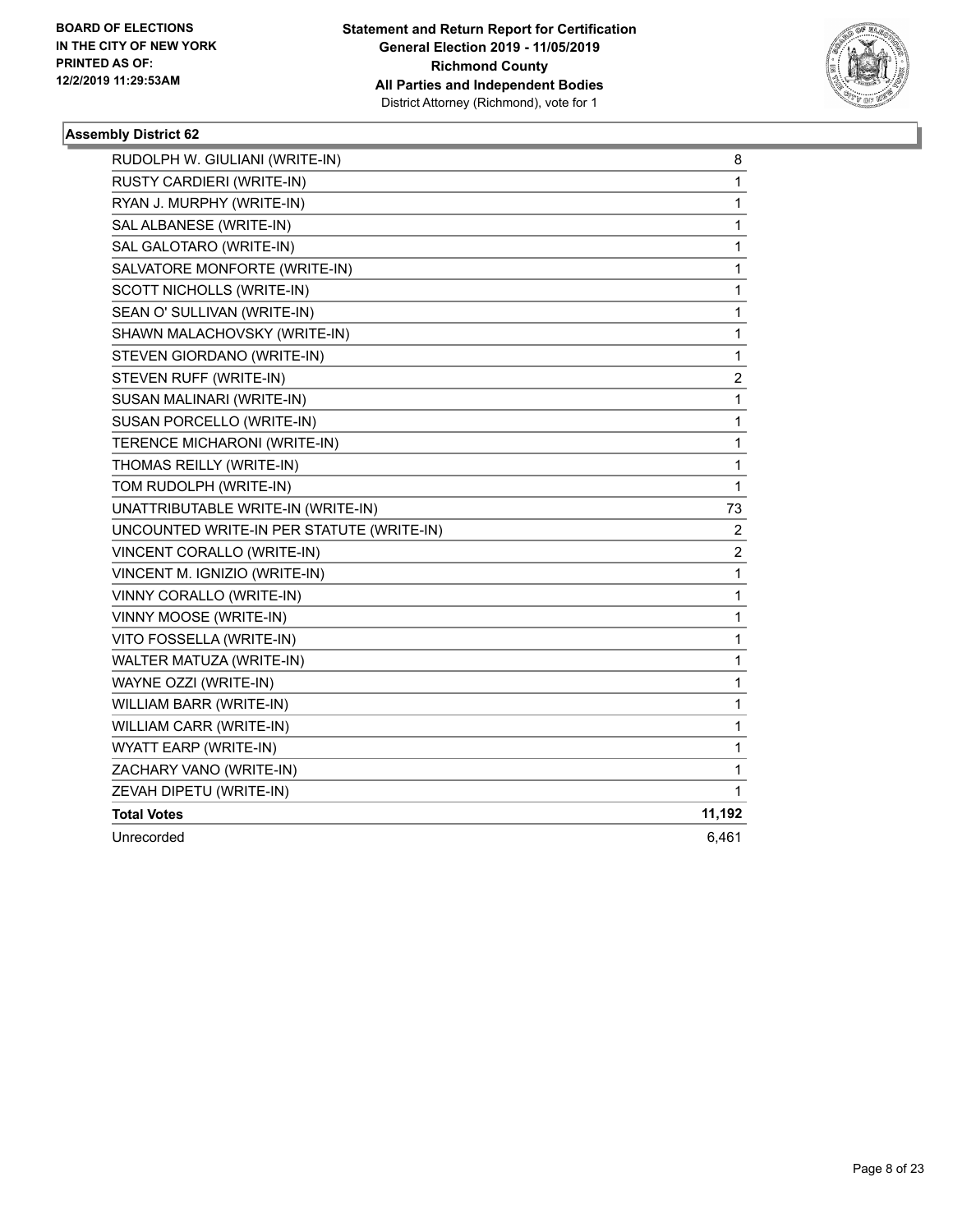

| PUBLIC COUNTER                                           | 14,156                  |
|----------------------------------------------------------|-------------------------|
| MANUALLY COUNTED EMERGENCY                               | 0                       |
| <b>ABSENTEE / MILITARY</b>                               | 622                     |
| AFFIDAVIT                                                | 58                      |
| <b>Total Ballots</b>                                     | 14,836                  |
| Less - Inapplicable Federal/Special Presidential Ballots | 0                       |
| <b>Total Applicable Ballots</b>                          | 14,836                  |
| MICHAEL E. MCMAHON (DEMOCRATIC)                          | 8,720                   |
| MICHAEL E. MCMAHON (INDEPENDENCE)                        | 2,201                   |
| ADAM D. PENN (WRITE-IN)                                  | 1                       |
| ALEX VON DAY (WRITE-IN)                                  | 1                       |
| ANDREW GOZENPAD (WRITE-IN)                               | 1                       |
| ANDREW J. LANZA (WRITE-IN)                               | 2                       |
| ANDREW NAPOLITANO (WRITE-IN)                             | 1                       |
| ANGEL MELENDEZ (WRITE-IN)                                | 1                       |
| ANTHONY DIVERDAMO (WRITE-IN)                             | 1                       |
| ANTHONY HESS (WRITE-IN)                                  | 1                       |
| ARIELLA SHER (WRITE-IN)                                  | 1                       |
| <b>BOB HELBOCK (WRITE-IN)</b>                            | $\mathbf{1}$            |
| BRENDAN LANTRY (WRITE-IN)                                | 1                       |
| CARMINE R. BIANCO (WRITE-IN)                             | 1                       |
| CESAR VARGAS (WRITE-IN)                                  | 4                       |
| CHRIS DIXON (WRITE-IN)                                   | $\overline{\mathbf{c}}$ |
| CLARENCE DARROW (WRITE-IN)                               | 1                       |
| DANIEL BARRELLA (WRITE-IN)                               | 1                       |
| DANIEL FALCONE (WRITE-IN)                                | $\mathbf{1}$            |
| DANIEL M. DONOVAN, JR. (WRITE-IN)                        | 11                      |
| DAVID J. ARTESI (WRITE-IN)                               | $\overline{2}$          |
| DAVID LEHR (WRITE-IN)                                    | 1                       |
| DONALD J. TRUMP (WRITE-IN)                               | 7                       |
| DONALD J. TRUMP, JR. (WRITE-IN)                          | 4                       |
| EILEEN BARDEL (WRITE-IN)                                 | $\mathbf{1}$            |
| ELIZABETH ARROBITS (WRITE-IN)                            | 1                       |
| ERIC F. TRUMP (WRITE-IN)                                 | 1                       |
| FRANK CUCCIA (WRITE-IN)                                  | 1                       |
| FRANK MORANO (WRITE-IN)                                  | 1                       |
| <b>GEORGE MATTOCKS (WRITE-IN)</b>                        | 1                       |
| <b>GLEB STEPANOU (WRITE-IN)</b>                          | 1                       |
| GREG M. RODRIGUEZ (WRITE-IN)                             | 2                       |
| <b>GUDOIN CHEN (WRITE-IN)</b>                            | 1                       |
| HAIL JASMIN (WRITE-IN)                                   | 1                       |
| JACOB CHEISEN (WRITE-IN)                                 | 1                       |
| JAMES FARERI (WRITE-IN)                                  | 1                       |
| JAMES S. ODDO (WRITE-IN)                                 | 1                       |
| JAY COHEN (WRITE-IN)                                     | 1                       |
| JESSE L. ALLEN JR. (WRITE-IN)                            | 1                       |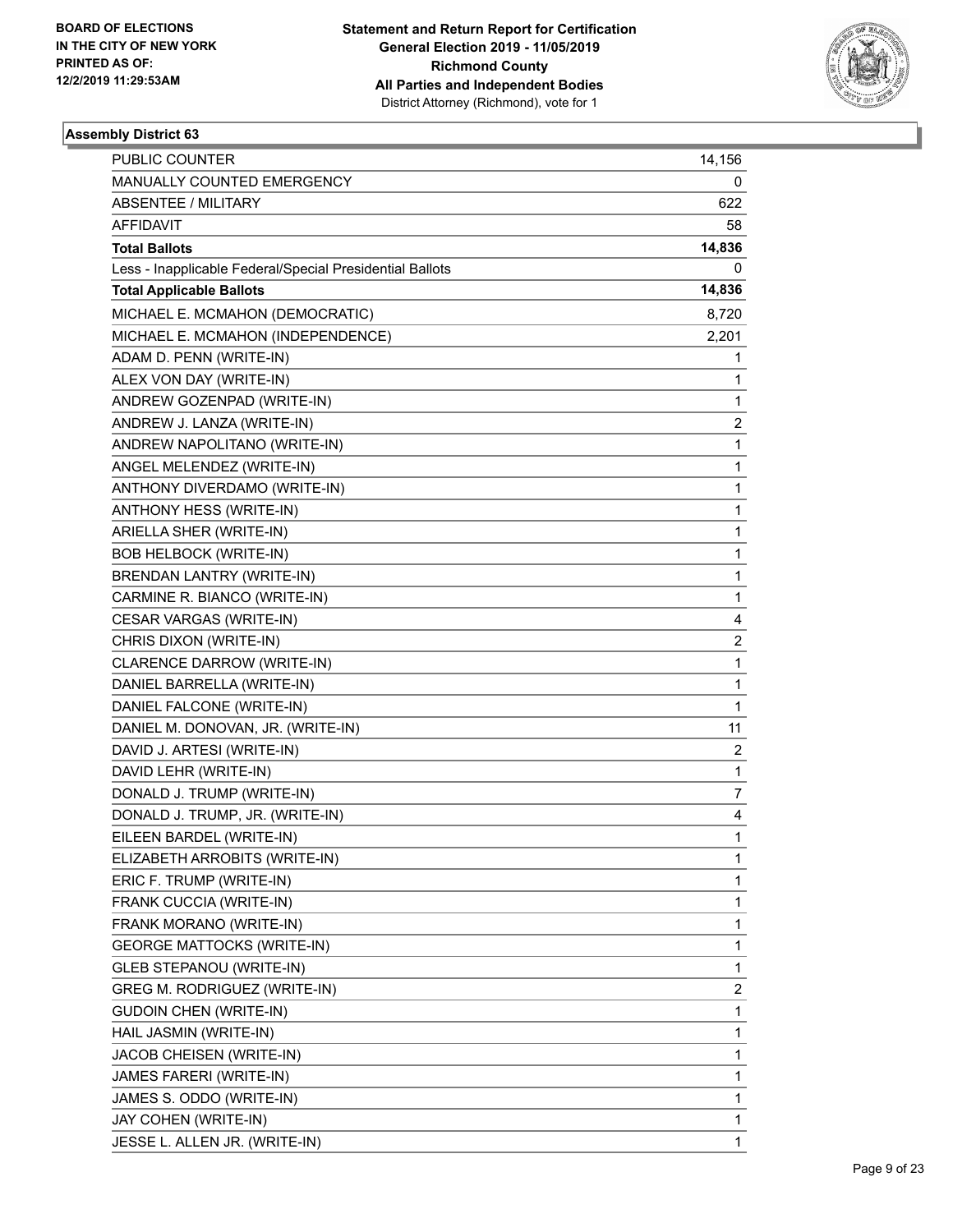

| JOAN F. ILLUZZI (WRITE-IN)          | 4 |
|-------------------------------------|---|
| JOE MURRAY (WRITE-IN)               | 1 |
| JOE PISCOPO (WRITE-IN)              | 1 |
| JOHN DONOVAN (WRITE-IN)             | 1 |
| JOHN HESHLEY (WRITE-IN)             | 1 |
| JOSEPH ALAMO (WRITE-IN)             | 1 |
| JOSEPH C. BORELLI (WRITE-IN)        | 1 |
| JOSEPH H. CUCCO, JR. (WRITE-IN)     | 2 |
| JOSEPH TIRONE, JR. (WRITE-IN)       | 1 |
| JOY KIERAS (WRITE-IN)               | 1 |
| KAMALA HARRIS (WRITE-IN)            | 1 |
| KEITH CORMIEN (WRITE-IN)            | 1 |
| KEVIN BAROZ (WRITE-IN)              | 1 |
| LIAM HANKY (WRITE-IN)               | 1 |
| LISA A. DAVIS (WRITE-IN)            | 1 |
| LISA GIOVINAZZO (WRITE-IN)          | 1 |
| MARA FARKAS (WRITE-IN)              | 1 |
| MARIA GUASTELLA (WRITE-IN)          | 1 |
| MELINDA KATZ (WRITE-IN)             | 2 |
| MICHAEL G. GRIMM (WRITE-IN)         | 4 |
| MICHAEL PETRAZZUOLO (WRITE-IN)      | 1 |
| MICHAEL SABEL (WRITE-IN)            | 1 |
| MOSE COHEN (WRITE-IN)               | 1 |
| NICOLE NEGRON (WRITE-IN)            | 1 |
| PAUL CAPOFARI (WRITE-IN)            | 2 |
| PETER J. ALAIMO (WRITE-IN)          | 1 |
| RALPH J. PORZIO (WRITE-IN)          | 1 |
| RICH SULLUN (WRITE-IN)              | 1 |
| RICHARD A. LUTHMANN, JR. (WRITE-IN) | 2 |
| RICHARD CISAK (WRITE-IN)            | 1 |
| RICHARD GUTCH (WRITE-IN)            | 1 |
| RICHARD KAUFER (WRITE-IN)           | 3 |
| RICHARD LUFRANO (WRITE-IN)          | 1 |
| RICHARD SULLIVAN (WRITE-IN)         | 2 |
| ROBERT PATSAKOS (WRITE-IN)          | 1 |
| ROBERT TOMASOVO (WRITE-IN)          | 1 |
| RONALD CASTORINA, JR. (WRITE-IN)    | 2 |
| RUDY CORCILLO (WRITE-IN)            | 1 |
| SALVATORE D. SCIASCIA (WRITE-IN)    | 3 |
| SAM BURGEMMYER (WRITE-IN)           | 1 |
| SAMUEL PEPPER (WRITE-IN)            | 1 |
| SEAN O' SULLIVAN (WRITE-IN)         | 1 |
| SHAWN MALACHOVSKY (WRITE-IN)        | 2 |
| STEPHANIE LONGWORTH (WRITE-IN)      | 1 |
| STEVEN MILEVSKI (WRITE-IN)          | 1 |
| TAL JASMIN (WRITE-IN)               | 1 |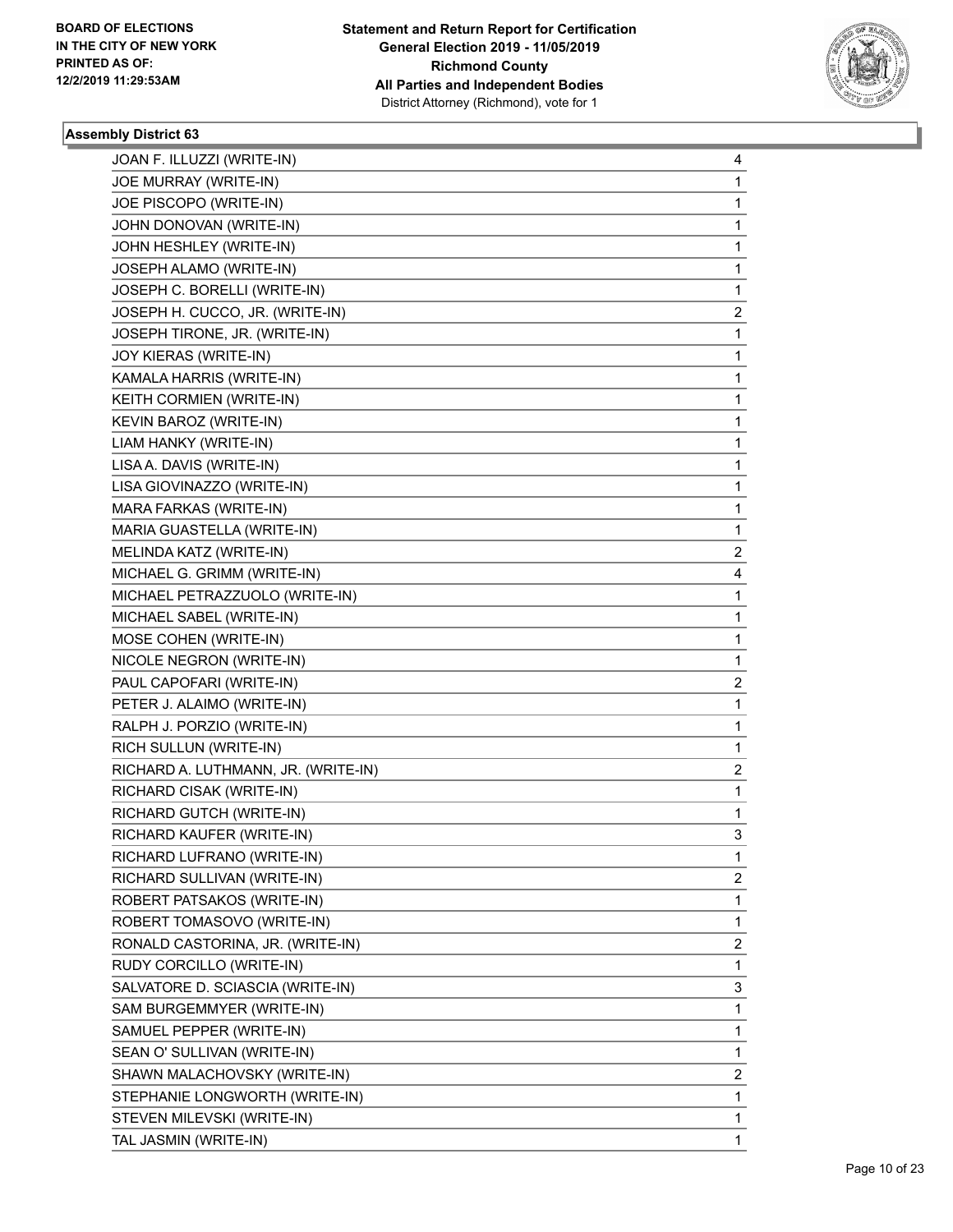

| TERESA D. MARTINO (WRITE-IN)              |                |
|-------------------------------------------|----------------|
| THOMAS J. BAROZ (WRITE-IN)                | 3              |
| TIMOTHY J. KELLER (WRITE-IN)              | 2              |
| TIMOTHY M. HOUSTON (WRITE-IN)             | $\overline{2}$ |
| TOM FOX (WRITE-IN)                        |                |
| UNATTRIBUTABLE WRITE-IN (WRITE-IN)        | 53             |
| UNCOUNTED WRITE-IN PER STATUTE (WRITE-IN) | 3              |
| VINCENT K. MCMAHON (WRITE-IN)             |                |
| WILLIAM COX (WRITE-IN)                    |                |
| WILLIAM GANELA (WRITE-IN)                 |                |
| WILLIAM KNOOP (WRITE-IN)                  | 2              |
| <b>Total Votes</b>                        | 11,117         |
| Unrecorded                                | 3.719          |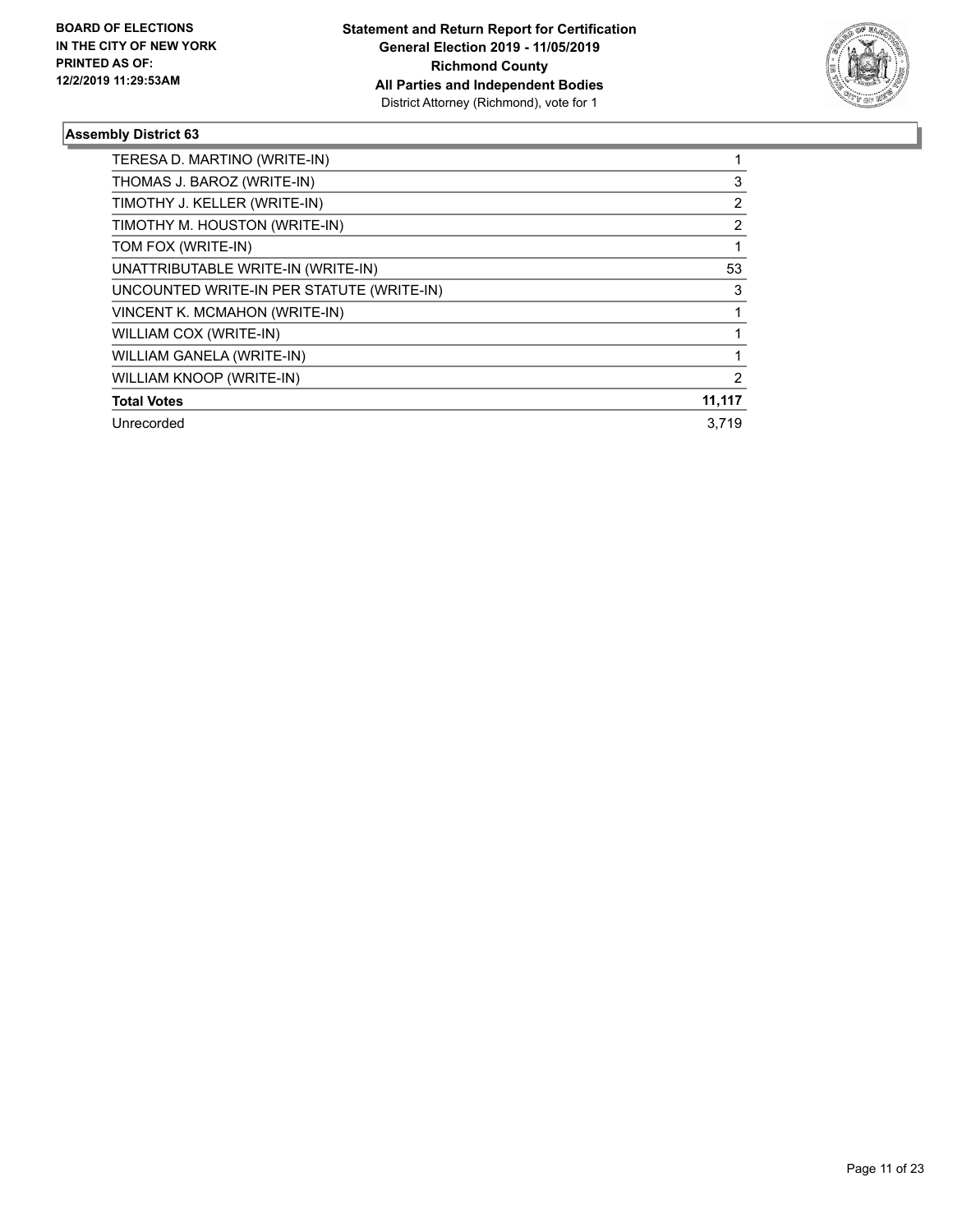

| PUBLIC COUNTER                                           | 10,374                  |
|----------------------------------------------------------|-------------------------|
| MANUALLY COUNTED EMERGENCY                               | 0                       |
| ABSENTEE / MILITARY                                      | 465                     |
| AFFIDAVIT                                                | 38                      |
| <b>Total Ballots</b>                                     | 10,877                  |
| Less - Inapplicable Federal/Special Presidential Ballots | 0                       |
| <b>Total Applicable Ballots</b>                          | 10,877                  |
| MICHAEL E. MCMAHON (DEMOCRATIC)                          | 5,613                   |
| MICHAEL E. MCMAHON (INDEPENDENCE)                        | 1,836                   |
| ADAM COLE (WRITE-IN)                                     | 1                       |
| ADAM SILBERLIGHT (WRITE-IN)                              | 1                       |
| ALEX KUPER (WRITE-IN)                                    | 1                       |
| ALFERD E. NEWMAN (WRITE-IN)                              | 1                       |
| ANDREW J. LANZA (WRITE-IN)                               | 4                       |
| ANTHONY CRECCA (WRITE-IN)                                | 1                       |
| ANTHONY SCIUSCA (WRITE-IN)                               | 1                       |
| AUSTIN POYERS (WRITE-IN)                                 | 1                       |
| <b>BILL GATES (WRITE-IN)</b>                             | 1                       |
| <b>BOB HELBOCK (WRITE-IN)</b>                            | 1                       |
| CARA BUONINCONTRI (WRITE-IN)                             | 1                       |
| CHRIS CAPUTO (WRITE-IN)                                  | 1                       |
| DANIEL BYRNES (WRITE-IN)                                 | 1                       |
| DANIEL KOGAN (WRITE-IN)                                  | 1                       |
| DANIEL M. AJELLO (WRITE-IN)                              | 1                       |
| DANIEL M. DONOVAN, JR. (WRITE-IN)                        | 10                      |
| DARIUSZ MAJEWSKI (WRITE-IN)                              | 1                       |
| DENISE MORONE (WRITE-IN)                                 | 1                       |
| DONALD J. TRUMP (WRITE-IN)                               | 6                       |
| DONALD J. TRUMP, JR. (WRITE-IN)                          | 1                       |
| EMANUEL PEPITONE (WRITE-IN)                              | 1                       |
| ERIC ULRICH (WRITE-IN)                                   | 1                       |
| FRANCIS SAJDAK (WRITE-IN)                                | 1                       |
| G. GORDON LIDDY (WRITE-IN)                               | 1                       |
| GAITANO ESPOSITO (WRITE-IN)                              | 1                       |
| <b>GEORGE PATAKI (WRITE-IN)</b>                          | 1                       |
| GERALD A. DENARO (WRITE-IN)                              | 1                       |
| GIUSEPPE GRIPPI (WRITE-IN)                               | 1                       |
| HOWARD STERN (WRITE-IN)                                  | 1                       |
| JAMES A. ALFANO (WRITE-IN)                               | 1                       |
| JEFF TKACKHUK (WRITE-IN)                                 | 1                       |
| JOAN F. ILLUZZI (WRITE-IN)                               | 7                       |
| JOE SMITH (WRITE-IN)                                     | $\overline{\mathbf{c}}$ |
| JOHN SMITH (WRITE-IN)                                    | $\overline{c}$          |
| JOSEPH H. CUCCO, JR. (WRITE-IN)                          | 5                       |
| JOSEPH SALADINO (WRITE-IN)                               | 1                       |
| JOSEPH THOMPSON, JR. (WRITE-IN)                          | 1                       |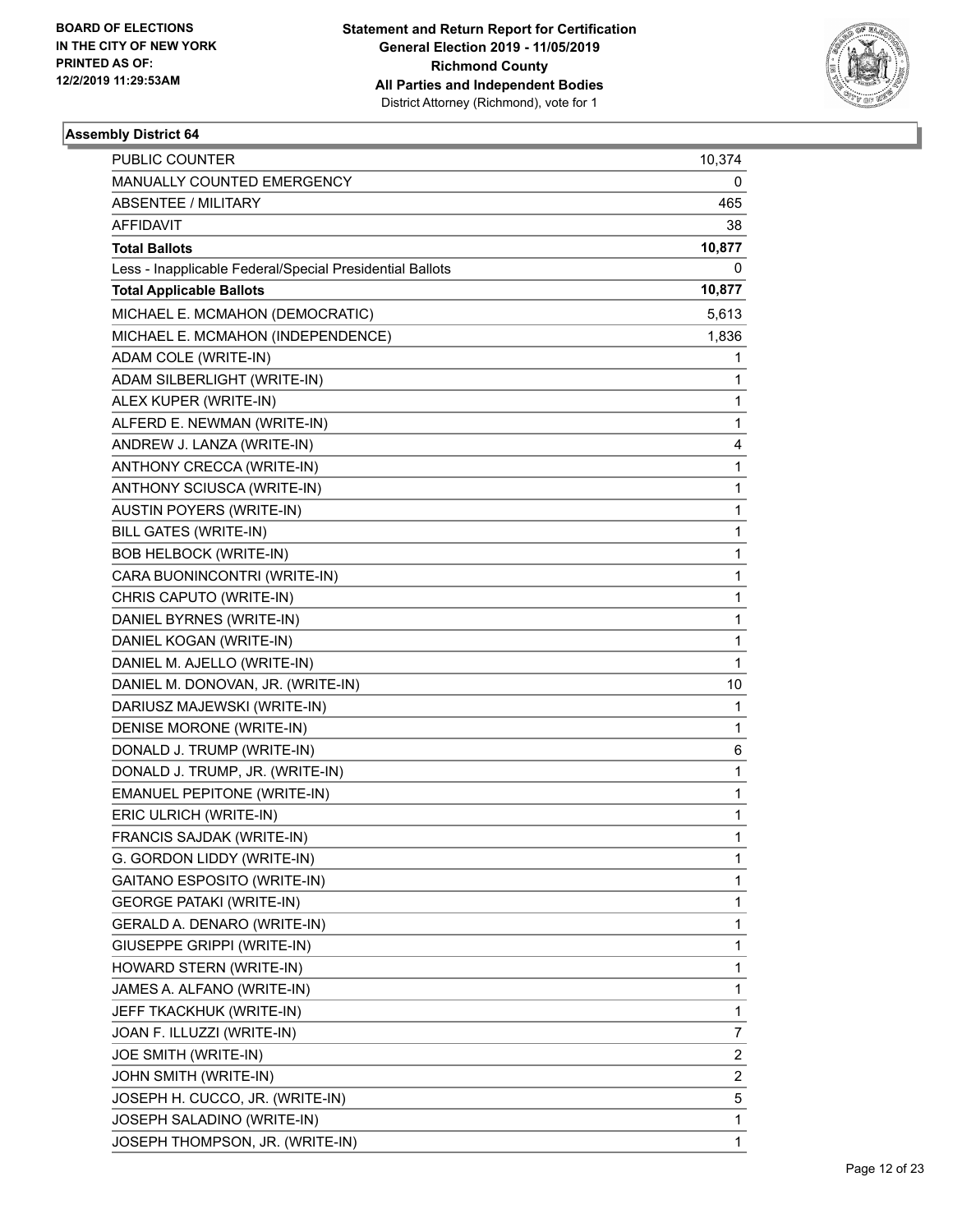

| KAYLEE NIEVES (WRITE-IN)            | 1            |
|-------------------------------------|--------------|
| LAURA LUCCHESI (WRITE-IN)           | 2            |
| LEE HANORM (WRITE-IN)               | $\mathbf{1}$ |
| LOUIS A. ITALIANO III (WRITE-IN)    | 1            |
| MARIETTA CANNING (WRITE-IN)         | 1            |
| MARKO KEPI (WRITE-IN)               | 2            |
| MATTHEW DEVITO (WRITE-IN)           | 1            |
| MATTHEW SCIANNINO JR. (WRITE-IN)    | 1            |
| MATTHEW VALDEZ (WRITE-IN)           | 1            |
| MICHAEL CATALANO (WRITE-IN)         | 1            |
| MICHAEL FITZGERALD (WRITE-IN)       | 1            |
| MICHAEL G. GRIMM (WRITE-IN)         | 2            |
| MICHAEL G. VALLONEY (WRITE-IN)      | 1            |
| MICHAEL GALGANO (WRITE-IN)          | 1            |
| MICHAEL GIORDANO (WRITE-IN)         | $\mathbf{1}$ |
| MICHAEL PERMUITER (WRITE-IN)        | 1            |
| MICHAEL SILEO (WRITE-IN)            | 1            |
| MIKE MEAGHER (WRITE-IN)             | 1            |
| MURIEL RICHARDS (WRITE-IN)          | 1            |
| NICHOLAS GENTILE (WRITE-IN)         | 1            |
| NICOLE MALLIOTAKIS (WRITE-IN)       | 3            |
| PATRICK BUTTERMARK (WRITE-IN)       | 1            |
| PATRICK DELUCA (WRITE-IN)           | 1            |
| PAUL CAPOFARI (WRITE-IN)            | 1            |
| RAFAEL MORALES (WRITE-IN)           | 1            |
| RAY TURNER (WRITE-IN)               | 1            |
| RICHARD A. LUTHMANN, JR. (WRITE-IN) | 4            |
| ROBERT APPLEBAUM (WRITE-IN)         | 1            |
| ROBERT BLECKER (WRITE-IN)           | 1            |
| ROBERT TURBIAK (WRITE-IN)           | 1            |
| ROBERT WALLEN (WRITE-IN)            | 1            |
| RON KUBY (WRITE-IN)                 | 1            |
| RUDOLPH W. GIULIANI (WRITE-IN)      | 4            |
| SALVATORE VELLA (WRITE-IN)          | 1            |
| SCOTT HIGGINS (WRITE-IN)            | 1            |
| SCOTT RILEY BROWN (WRITE-IN)        | 1            |
| SEAN KILCULLEN (WRITE-IN)           | 1            |
| SEAN MULLIGAN (WRITE-IN)            | 1            |
| SHAWN MALACHOVSKY (WRITE-IN)        | 1            |
| SPENCER TROELLER (WRITE-IN)         | 1            |
| TACKO FALL (WRITE-IN)               | 1            |
| TEA LEONI (WRITE-IN)                | 1            |
| THOMAS EDWARD O'CONNOR (WRITE-IN)   | 1            |
| THOMAS PETTI (WRITE-IN)             | 2            |
| TOM MODDEN (WRITE-IN)               | 1            |
| TOM SEAVER (WRITE-IN)               | 1            |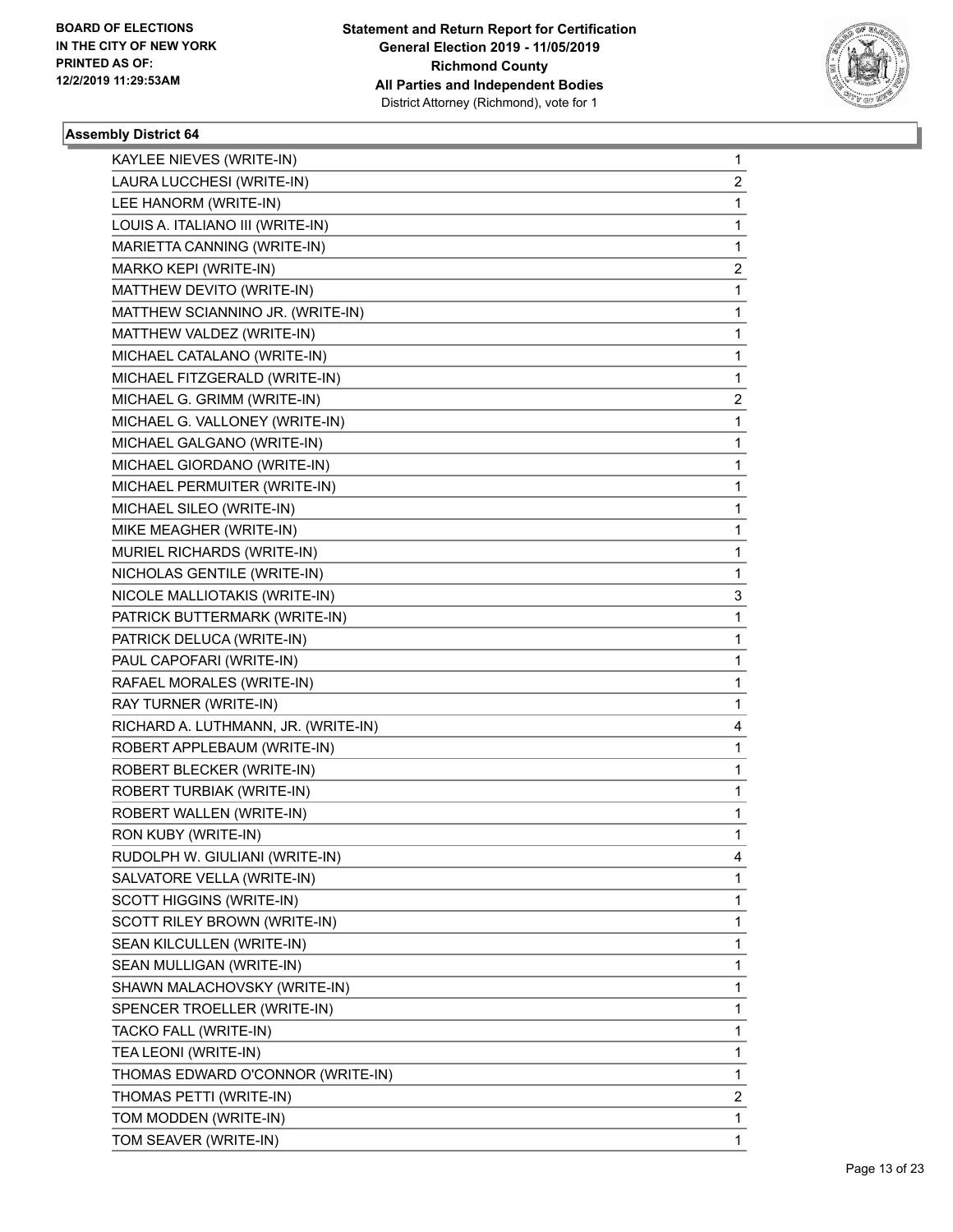

| UNATTRIBUTABLE WRITE-IN (WRITE-IN) | 36    |
|------------------------------------|-------|
| WILLIAM BARR (WRITE-IN)            |       |
| WILLIAM NEGHERBON (WRITE-IN)       |       |
| XHELAL BOLJEVIK (WRITE-IN)         |       |
| YURIY KOTLYARSKIY (WRITE-IN)       |       |
| <b>Total Votes</b>                 | 7,613 |
| Unrecorded                         | 3.264 |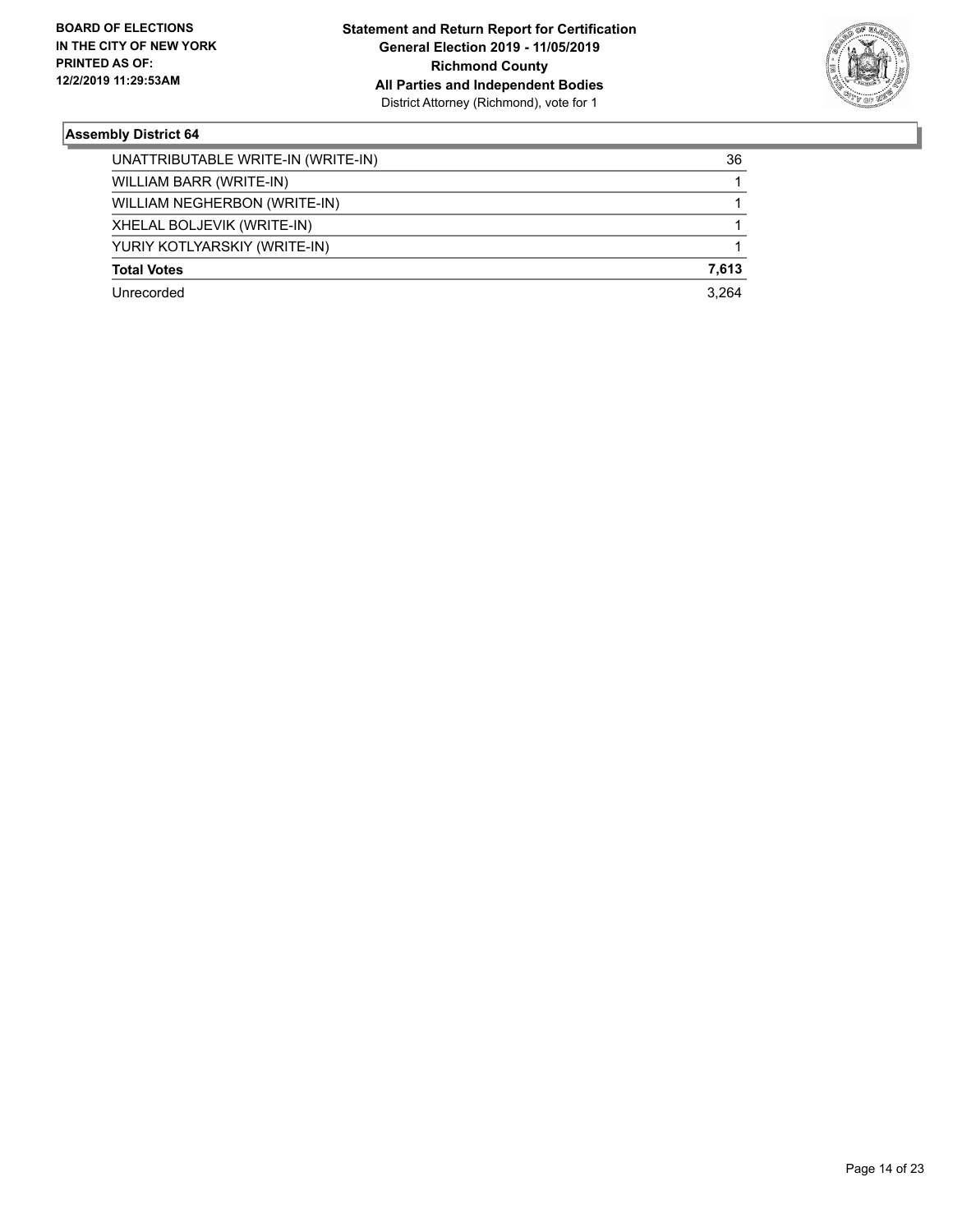

| PUBLIC COUNTER                                           | 56,044       |
|----------------------------------------------------------|--------------|
| <b>MANUALLY COUNTED EMERGENCY</b>                        | 13           |
| <b>ABSENTEE / MILITARY</b>                               | 2,202        |
| AFFIDAVIT                                                | 216          |
| <b>Total Ballots</b>                                     | 58,475       |
| Less - Inapplicable Federal/Special Presidential Ballots | 0            |
| <b>Total Applicable Ballots</b>                          | 58,475       |
| MICHAEL E. MCMAHON (DEMOCRATIC)                          | 33,447       |
| MICHAEL E. MCMAHON (INDEPENDENCE)                        | 8,525        |
| ADAM COLE (WRITE-IN)                                     | 1            |
| ADAM D. PENN (WRITE-IN)                                  | 1            |
| ADAM RANDALL (WRITE-IN)                                  | 1            |
| ADAM SILBERLIGHT (WRITE-IN)                              | 1            |
| ALAN DERSHOWITZ (WRITE-IN)                               | $\mathbf{1}$ |
| ALEX BORACK (WRITE-IN)                                   | 1            |
| ALEX KUPER (WRITE-IN)                                    | $\mathbf{1}$ |
| ALEX PESOCHIN (WRITE-IN)                                 | 3            |
| ALEX VON DAY (WRITE-IN)                                  | 1            |
| ALFERD E. NEWMAN (WRITE-IN)                              | 1            |
| ALLYN V. CRAWFORD (WRITE-IN)                             | $\mathbf{1}$ |
| ALTAN MADDOX (WRITE-IN)                                  | 1            |
| ALVINA MARTIN (WRITE-IN)                                 | 1            |
| ANDREW ECONOMOS (WRITE-IN)                               | $\mathbf{1}$ |
| ANDREW GOZENPAD (WRITE-IN)                               | 1            |
| ANDREW J. LANZA (WRITE-IN)                               | 12           |
| ANDREW NAPOLITANO (WRITE-IN)                             | 2            |
| ANGEL MELENDEZ (WRITE-IN)                                | 1            |
| ANGELO CONTINO (WRITE-IN)                                | 1            |
| ANTHONY BARATTA (WRITE-IN)                               | 1            |
| ANTHONY CATALANO (WRITE-IN)                              | 1            |
| ANTHONY COSENTINO (WRITE-IN)                             | 1            |
| ANTHONY CRECCA (WRITE-IN)                                | $\mathbf{1}$ |
| ANTHONY DIVERDAMO (WRITE-IN)                             | 1            |
| <b>ANTHONY FIDELE (WRITE-IN)</b>                         | 1            |
| ANTHONY HESS (WRITE-IN)                                  | 1            |
| ANTHONY INCARBONE (WRITE-IN)                             | 1            |
| ANTHONY N. RONDONELLI (WRITE-IN)                         | 3            |
| ANTHONY SCIUSCA (WRITE-IN)                               | 1            |
| ARIELLA SHER (WRITE-IN)                                  | 1            |
| AUSTIN POYERS (WRITE-IN)                                 | 1            |
| BART DALBORA (WRITE-IN)                                  | 2            |
| BEBE REXHA (WRITE-IN)                                    | 1            |
| BERNIE SANDERS (WRITE-IN)                                | 1            |
| BERT KANNUDO (WRITE-IN)                                  | 1            |
| BILL GATES (WRITE-IN)                                    | 1            |
| BILL MURPHY (WRITE-IN)                                   | 1            |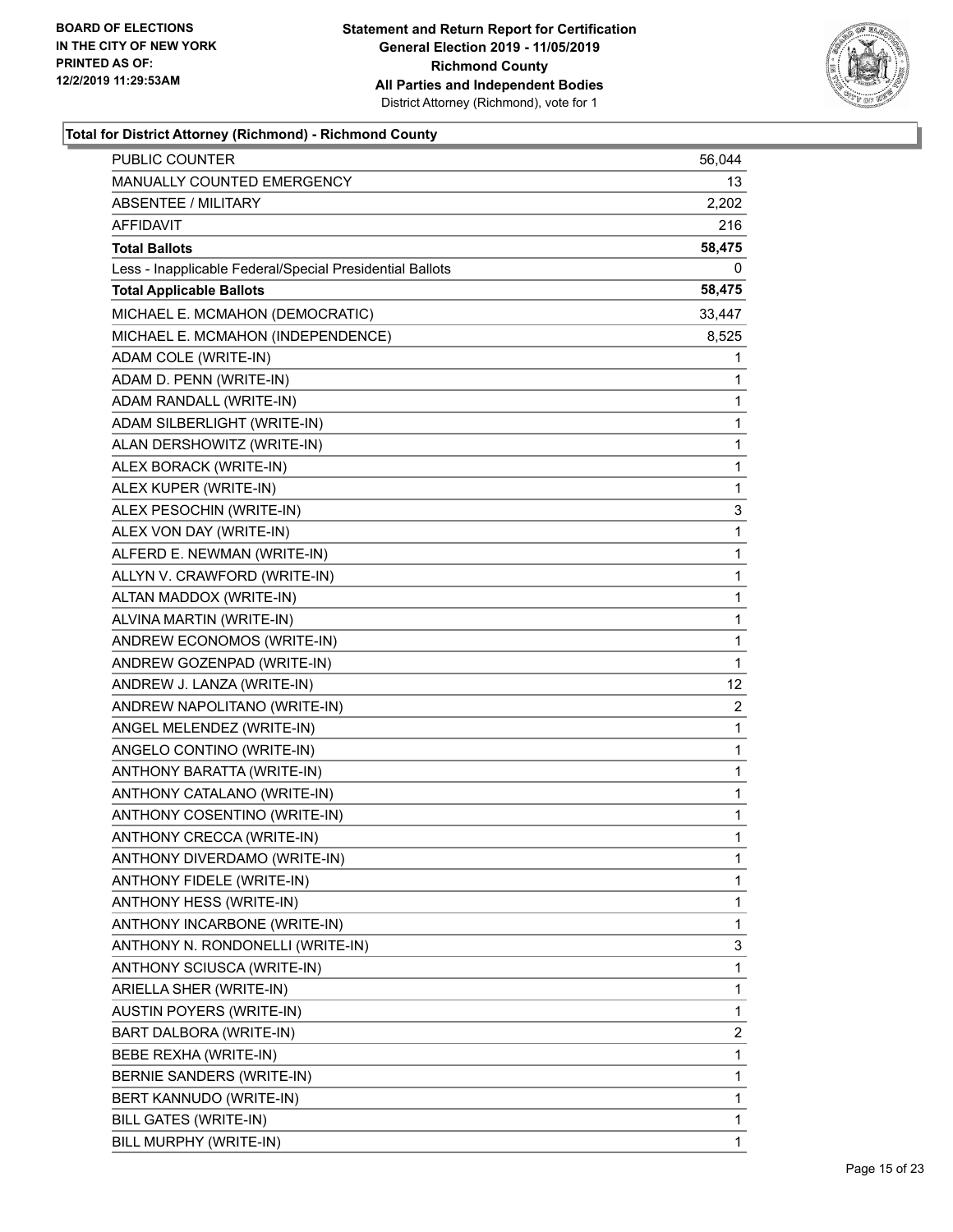

| <b>BOB HELBOCK (WRITE-IN)</b>      | 6                       |
|------------------------------------|-------------------------|
| <b>BRENDAN LANTRY (WRITE-IN)</b>   | $\mathbf{1}$            |
| CARA BUONINCONTRI (WRITE-IN)       | $\overline{2}$          |
| CARL CAMPETELLA (WRITE-IN)         | 1                       |
| CARMINE D. TROPEPE (WRITE-IN)      | $\overline{\mathbf{c}}$ |
| CARMINE GIOVINAZZO (WRITE-IN)      | $\mathbf{1}$            |
| CARMINE R. BIANCO (WRITE-IN)       | 1                       |
| CATHERINE M. DIDOMENICO (WRITE-IN) | $\overline{2}$          |
| CESAR VARGAS (WRITE-IN)            | 6                       |
| CHARLES CROSS (WRITE-IN)           | 1                       |
| CHARLES HARGROVE (WRITE-IN)        | 2                       |
| CHARLES STORM (WRITE-IN)           | $\mathbf{1}$            |
| CHRIS CAPUTO (WRITE-IN)            | 1                       |
| CHRIS DIXON (WRITE-IN)             | 4                       |
| CHRISTOPHER LANGELOTTI (WRITE-IN)  | $\mathbf{1}$            |
| CHRISTOPHER P. NALLEY (WRITE-IN)   | 1                       |
| CHRISTOPHER PAYORE (WRITE-IN)      | $\mathbf{1}$            |
| CHRISTOPHER PISCIOTTA (WRITE-IN)   | $\mathbf{1}$            |
| CLARE FARNEN (WRITE-IN)            | 1                       |
| CLARENCE DARROW (WRITE-IN)         | $\mathbf{1}$            |
| DANA M. KOENIGSBERG (WRITE-IN)     | 1                       |
| DANIEL BARRELLA (WRITE-IN)         | 1                       |
| DANIEL BYRNES (WRITE-IN)           | $\mathbf{1}$            |
| DANIEL FALCONE (WRITE-IN)          | $\mathbf{1}$            |
| DANIEL HIGGINS (WRITE-IN)          | 1                       |
| DANIEL KOGAN (WRITE-IN)            | $\mathbf{1}$            |
| DANIEL M. AJELLO (WRITE-IN)        | 1                       |
| DANIEL M. DONOVAN, JR. (WRITE-IN)  | 44                      |
| DARIUSZ MAJEWSKI (WRITE-IN)        | $\mathbf{1}$            |
| DARYA KEATING (WRITE-IN)           | $\mathbf{1}$            |
| DAVID A. PASCARELLA (WRITE-IN)     | $\mathbf{2}$            |
| DAVID J. ARTESI (WRITE-IN)         | $\overline{2}$          |
| DAVID LEHR (WRITE-IN)              | 1                       |
| DENISE MORONE (WRITE-IN)           | 1                       |
| DESMOND GREEN (WRITE-IN)           | $\mathbf 1$             |
| DESMOND SHEEHAN (WRITE-IN)         | 1                       |
| DICK GAZINYA (WRITE-IN)            | 1                       |
| DOMENIC RECCHIA (WRITE-IN)         | $\mathbf 1$             |
| DOMENICK GOFFREDO (WRITE-IN)       | 1                       |
| DOMINICK VILLANI, SR. (WRITE-IN)   | 1                       |
| DONALD J. TRUMP (WRITE-IN)         | 28                      |
| DONALD J. TRUMP, JR. (WRITE-IN)    | 14                      |
| DONNA GARAMBONE (WRITE-IN)         | 1                       |
| DOV HIKIND (WRITE-IN)              | 1                       |
| DUDLEY E. WALD (WRITE-IN)          | $\mathbf{1}$            |
| DYLAN EMMA (WRITE-IN)              | 1                       |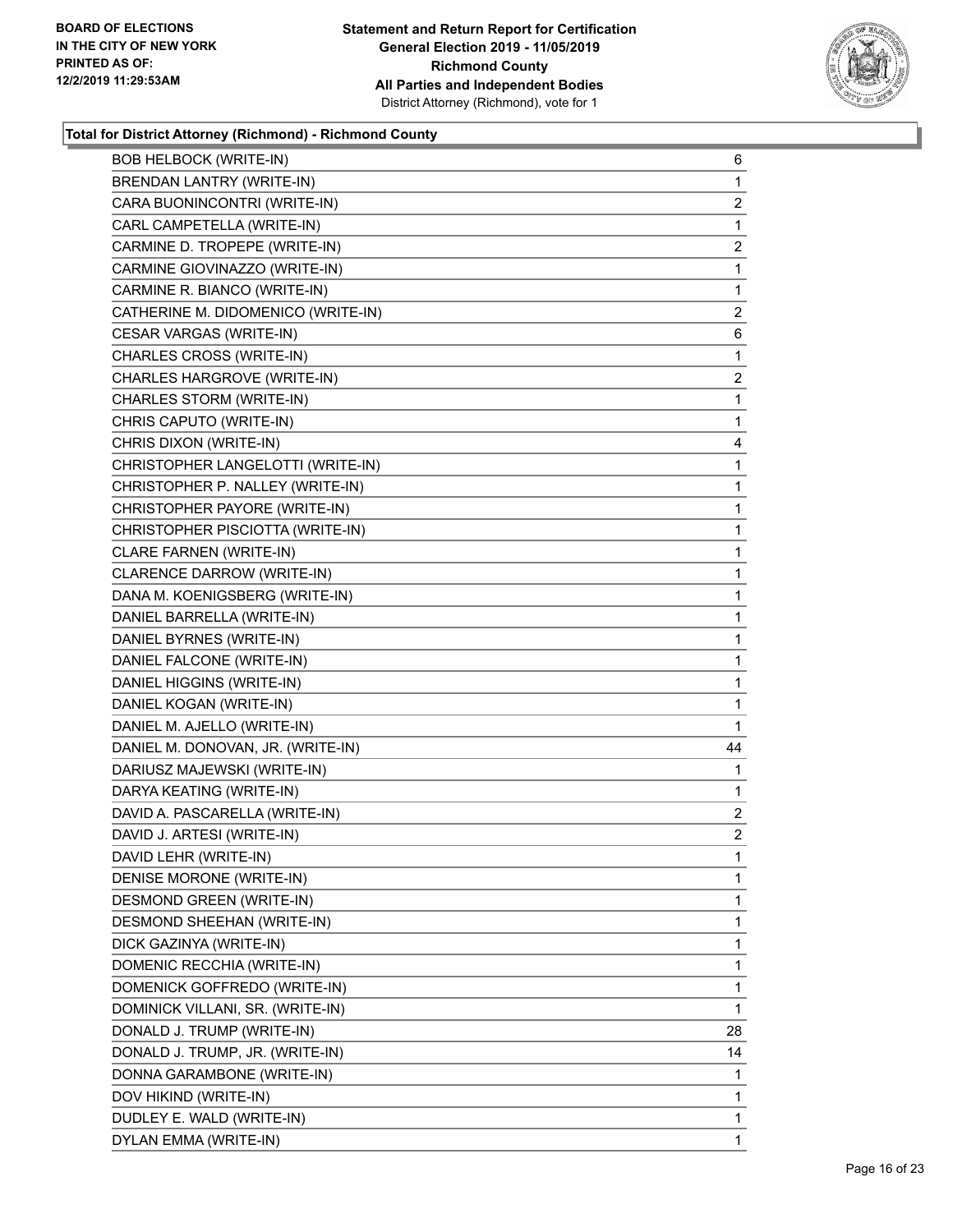

| ED DONOVAN (WRITE-IN)             | $\mathbf{1}$   |
|-----------------------------------|----------------|
| EDWARD HYNES (WRITE-IN)           | 1              |
| EDWARD S. MILLER (WRITE-IN)       | 1              |
| EDWINA WINNIE MARTIN (WRITE-IN)   | 3              |
| EILEEN BARDEL (WRITE-IN)          | 1              |
| ELIZABETH ARROBITS (WRITE-IN)     | 1              |
| ELIZABETH SARAH BAILEY (WRITE-IN) | 1              |
| EMANUEL PEPITONE (WRITE-IN)       | 1              |
| EMILY AIELLO (WRITE-IN)           | 1              |
| EMMANUEL AKINYEMI (WRITE-IN)      | 1              |
| ERIC F. TRUMP (WRITE-IN)          | 1              |
| ERIC GARNER (WRITE-IN)            | 1              |
| ERIC ULRICH (WRITE-IN)            | 1              |
| ERICA CHIORAZZI (WRITE-IN)        | 1              |
| EUGENE MARTINEZ (WRITE-IN)        | 1              |
| EVEE LEE (WRITE-IN)               | 1              |
| FRANCIS SAJDAK (WRITE-IN)         | 1              |
| FRANK CORVINO (WRITE-IN)          | 1              |
| FRANK CUCCIA (WRITE-IN)           | 1              |
| FRANK MORANO (WRITE-IN)           | 3              |
| G. GORDON LIDDY (WRITE-IN)        | 1              |
| GAITANO ESPOSITO (WRITE-IN)       | 1              |
| GENA MIMOZA (WRITE-IN)            | 1              |
| GEORGE ESPOSITO, JR. (WRITE-IN)   | 1              |
| <b>GEORGE MATTOCKS (WRITE-IN)</b> | 1              |
| <b>GEORGE PATAKI (WRITE-IN)</b>   | 1              |
| GERALD A. DENARO (WRITE-IN)       | 1              |
| <b>GERARD DELL (WRITE-IN)</b>     | 1              |
| <b>GEROGE CODD (WRITE-IN)</b>     | 1              |
| <b>GEROGE KALIKAS (WRITE-IN)</b>  | $\mathbf{1}$   |
| GIANNA MORREALE (WRITE-IN)        | 1              |
| GIUSEPPE GRIPPI (WRITE-IN)        | 1              |
| <b>GLEB STEPANOU (WRITE-IN)</b>   | 1              |
| <b>GLENN YOST (WRITE-IN)</b>      | 1              |
| GREG M. RODRIGUEZ (WRITE-IN)      | $\overline{2}$ |
| GREGG BROWN (WRITE-IN)            | 1              |
| <b>GUDOIN CHEN (WRITE-IN)</b>     | 1              |
| GUY CASTELLANO (WRITE-IN)         | 1              |
| HAIL JASMIN (WRITE-IN)            | 1              |
| HARVEY KIMERMAN (WRITE-IN)        | 1              |
| HEATHER L. O'NEILL (WRITE-IN)     | 1              |
| HOWARD STERN (WRITE-IN)           | 2              |
| HYACINTHIA ROBERTS (WRITE-IN)     | 1              |
| JACK BOLEMBACH (WRITE-IN)         | 1              |
| JACKLYN MURPHY (WRITE-IN)         | 1              |
| JACOB CHEISEN (WRITE-IN)          | 1              |
|                                   |                |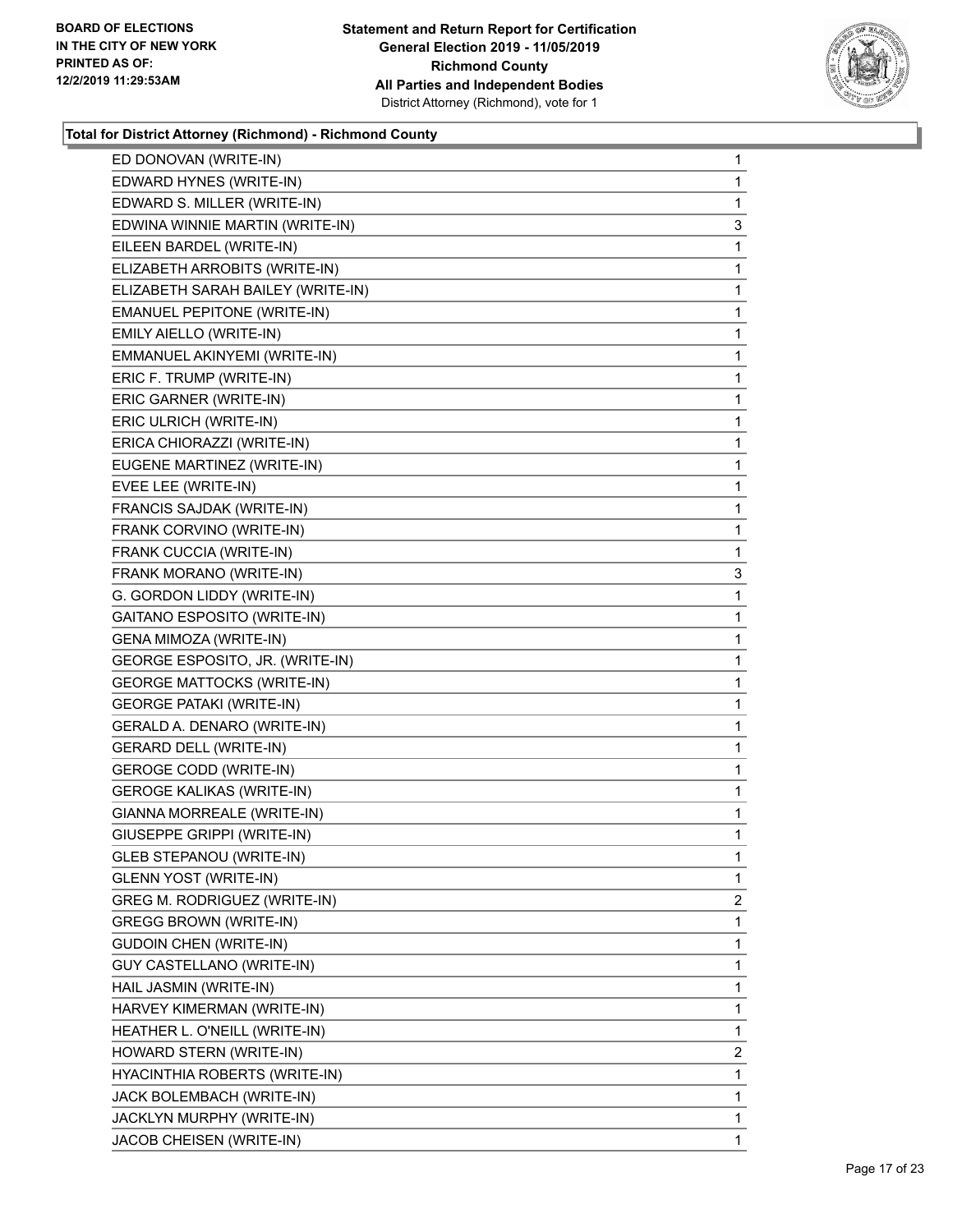

| JADE NELSON (WRITE-IN)            | $\mathbf{1}$   |
|-----------------------------------|----------------|
| JAMES A. ALFANO (WRITE-IN)        | 1              |
| JAMES FARERI (WRITE-IN)           | 1              |
| JAMES MAHONEY (WRITE-IN)          | 1              |
| JAMES S. ODDO (WRITE-IN)          | 2              |
| JANINE MATERNA (WRITE-IN)         | 1              |
| JASMINE SPENCER (WRITE-IN)        | $\mathbf{1}$   |
| JATT DREDDZ (WRITE-IN)            | 1              |
| JAY COHEN (WRITE-IN)              | 1              |
| JAY SEKULOW (WRITE-IN)            | $\mathbf{1}$   |
| JEAN DEBORIS (WRITE-IN)           | 1              |
| JEANINE PIRRO (WRITE-IN)          | 3              |
| JEFF TKACKHUK (WRITE-IN)          | 1              |
| JEFFEREY SALHEL (WRITE-IN)        | 1              |
| JEN CAVELLI-SMITH (WRITE-IN)      | 1              |
| JERRY SEINFELD (WRITE-IN)         | $\mathbf{1}$   |
| JESSE L. ALLEN JR. (WRITE-IN)     | 1              |
| JESSE PINTO (WRITE-IN)            | 1              |
| JOAN F. ILLUZZI (WRITE-IN)        | 16             |
| JOE MCFEE (WRITE-IN)              | 1              |
| JOE MURRAY (WRITE-IN)             | 1              |
| JOE PISCOPO (WRITE-IN)            | 1              |
| JOE SMITH (WRITE-IN)              | 3              |
| JOE VILARDI (WRITE-IN)            | 1              |
| JOHN BRANCATO (WRITE-IN)          | $\mathbf{1}$   |
| JOHN CASE (WRITE-IN)              | 1              |
| JOHN CASTELLI (WRITE-IN)          | 1              |
| JOHN CONNORS (WRITE-IN)           | $\mathbf{1}$   |
| JOHN DAVID W. CONVERSE (WRITE-IN) | 1              |
| JOHN DONOVAN (WRITE-IN)           | 2              |
| JOHN G. POPPE (WRITE-IN)          | $\mathbf{1}$   |
| JOHN HESHLEY (WRITE-IN)           | 1              |
| JOHN LEGEND (WRITE-IN)            | $\mathbf{1}$   |
| JOHN PRUE (WRITE-IN)              | 1              |
| JOHN RYAN (WRITE-IN)              | 1              |
| JOHN SMITH (WRITE-IN)             | 3              |
| JOHN WAYNE (WRITE-IN)             | $\mathbf{1}$   |
| JON STEWART (WRITE-IN)            | 1              |
| JORDAN WOLFSON (WRITE-IN)         | $\overline{c}$ |
| JORGE VASQUEZ (WRITE-IN)          | 1              |
| JOSEF H. FALCO (WRITE-IN)         | 1              |
| JOSEPH ALAMO (WRITE-IN)           | 1              |
| JOSEPH C. BORELLI (WRITE-IN)      | 6              |
| JOSEPH CARLONE (WRITE-IN)         | 3              |
| JOSEPH DIMITROV (WRITE-IN)        | 1              |
| JOSEPH H. CUCCO, JR. (WRITE-IN)   | 8              |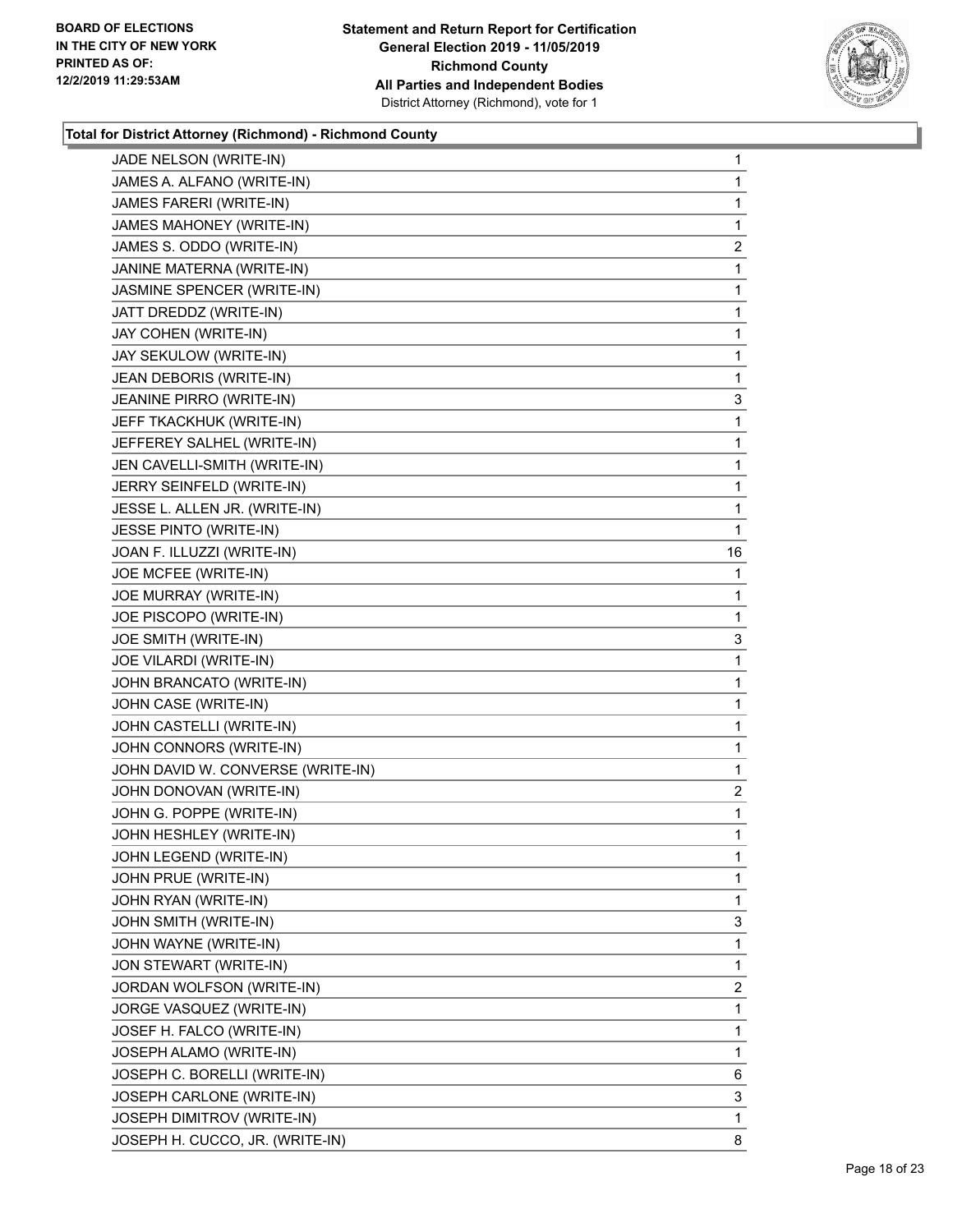

| JOSEPH IMPERATRICE (WRITE-IN)    | 1              |
|----------------------------------|----------------|
| JOSEPH SALADINO (WRITE-IN)       | $\mathbf{1}$   |
| JOSEPH SCHIANO (WRITE-IN)        | $\mathbf{1}$   |
| JOSEPH THOMPSON, JR. (WRITE-IN)  | 1              |
| JOSEPH TIRONE, JR. (WRITE-IN)    | 1              |
| JOY KIERAS (WRITE-IN)            | $\mathbf{1}$   |
| JUDY SHEINDLIN (WRITE-IN)        | 1              |
| JULIE MOODY LEWIS (WRITE-IN)     | 1              |
| JULIETTE MOORE (WRITE-IN)        | 1              |
| JUSTIN TIMBERLAKE (WRITE-IN)     | 1              |
| KAILA SWEENEY (WRITE-IN)         | 1              |
| KAMALA HARRIS (WRITE-IN)         | $\mathbf{1}$   |
| KAREN LANRINER (WRITE-IN)        | 1              |
| KATHERINE BUCHANAN (WRITE-IN)    | 1              |
| KATHLEEN GORMAN (WRITE-IN)       | 1              |
| KATHLEEN M. HEARN (WRITE-IN)     | 1              |
| KAYLEE NIEVES (WRITE-IN)         | 1              |
| KEITH CORMIEN (WRITE-IN)         | $\mathbf{1}$   |
| KENNETH BUFFALOE (WRITE-IN)      | 1              |
| KENNETH C. MITCHELL (WRITE-IN)   | 1              |
| KENNETH RAISCH (WRITE-IN)        | 1              |
| KEVIN BAROZ (WRITE-IN)           | 1              |
| KEVIN FURMAN (WRITE-IN)          | 1              |
| KEVIN SCHNUT (WRITE-IN)          | $\mathbf{1}$   |
| KIERAN MCSHARRY (WRITE-IN)       | 1              |
| KIMBERLY GUILFOYLE (WRITE-IN)    | 1              |
| LARS SULLIVAN (WRITE-IN)         | 1              |
| LAURA CAMPAGNA (WRITE-IN)        | 1              |
| LAURA LUCCHESI (WRITE-IN)        | $\overline{2}$ |
| LAUREN BELLINO (WRITE-IN)        | $\overline{2}$ |
| LEE HANORM (WRITE-IN)            | 1              |
| <b>LEGACY GARNER (WRITE-IN)</b>  | $\overline{2}$ |
| LIAM HANKY (WRITE-IN)            | 1              |
| LINDA DANTO (WRITE-IN)           | 1              |
| LISA A. DAVIS (WRITE-IN)         | $\overline{2}$ |
| LISA GIOVINAZZO (WRITE-IN)       | 1              |
| LOUIS A. ITALIANO III (WRITE-IN) | 1              |
| LOUIS DIDONNA (WRITE-IN)         | 1              |
| LOUISE MORANO (WRITE-IN)         | 1              |
| LUCAS ALLEN (WRITE-IN)           | 1              |
| MAHALIAH R. DUNCAN (WRITE-IN)    | 1              |
| MANUEL ORTEGA (WRITE-IN)         | 1              |
| MARA FARKAS (WRITE-IN)           | 1              |
| MARCUS A. MARINO (WRITE-IN)      | 1              |
| MARIA DELLAGOTTA (WRITE-IN)      | 1              |
| MARIA GUASTELLA (WRITE-IN)       | 3              |
|                                  |                |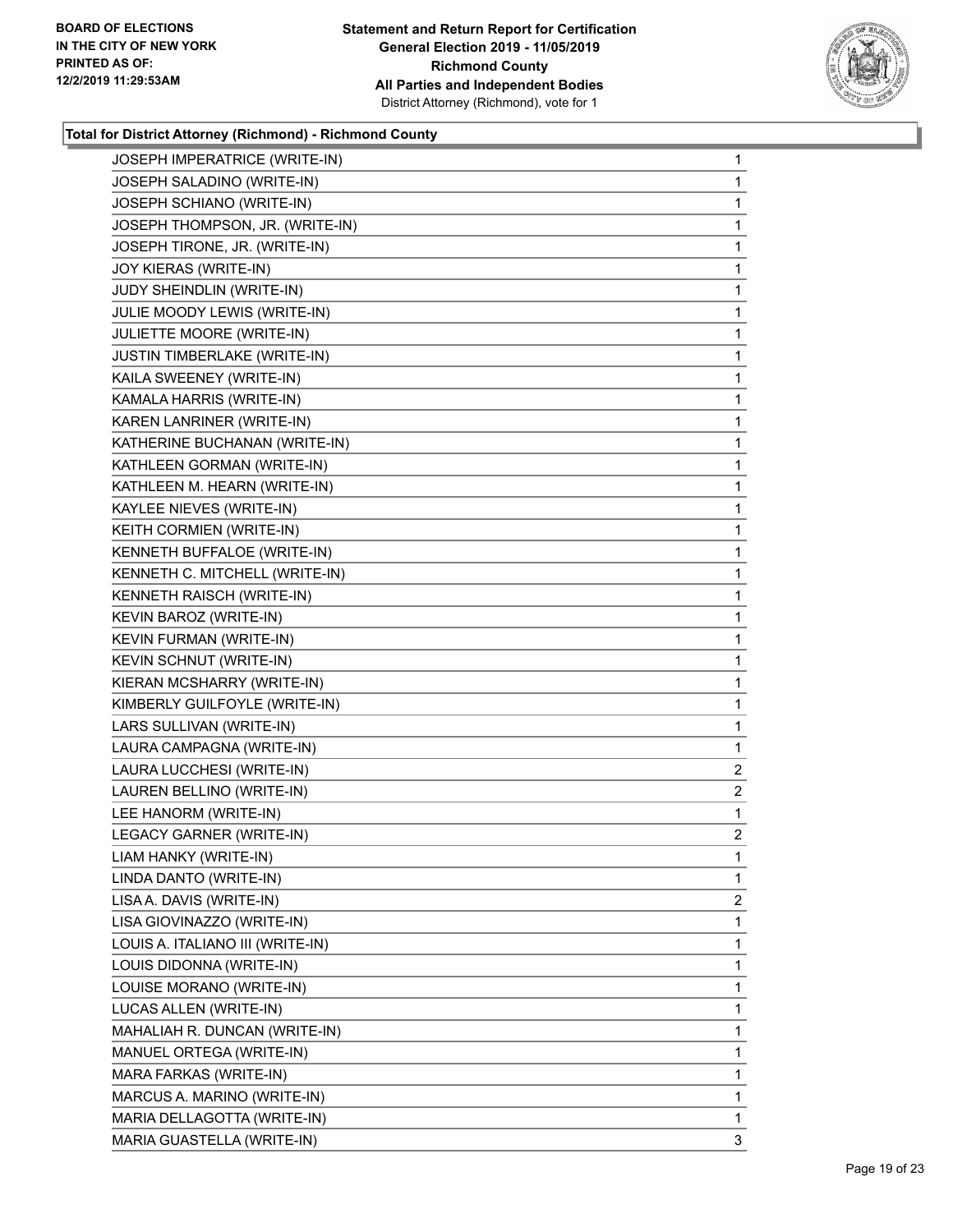

| MARIA LEONA (WRITE-IN)             | $\mathbf{1}$   |
|------------------------------------|----------------|
| MARIETTA CANNING (WRITE-IN)        | 1              |
| MARIO MATAI (WRITE-IN)             | 1              |
| MARK MACRON (WRITE-IN)             | 1              |
| MARKO KEPI (WRITE-IN)              | 2              |
| MARY E. MARTINEZ (WRITE-IN)        | 1              |
| MARY KAVANAUGH (WRITE-IN)          | 1              |
| MARY MASTOROS (WRITE-IN)           | 1              |
| MATTHEW ANTHONY OKEEFFE (WRITE-IN) | 1              |
| MATTHEW DEVITO (WRITE-IN)          | 1              |
| MATTHEW FAIRLEY (WRITE-IN)         | 1              |
| MATTHEW J. TITONE (WRITE-IN)       | 1              |
| MATTHEW MOBILIA (WRITE-IN)         | 1              |
| MATTHEW P. BLUM (WRITE-IN)         | 2              |
| MATTHEW SCIANNINO JR. (WRITE-IN)   | 1              |
| MATTHEW VALDEZ (WRITE-IN)          | $\mathbf 1$    |
| MAX N. ROSE (WRITE-IN)             | 1              |
| MELINDA KATZ (WRITE-IN)            | 2              |
| MICHAEL CATALANO (WRITE-IN)        | 1              |
| MICHAEL CHRISTIE (WRITE-IN)        | 1              |
| MICHAEL E. MOUSE (WRITE-IN)        | 1              |
| MICHAEL ELLIS (WRITE-IN)           | 1              |
| MICHAEL FITZGERALD (WRITE-IN)      | 1              |
|                                    |                |
| MICHAEL G. GERARD (WRITE-IN)       | 1              |
| MICHAEL G. GRIMM (WRITE-IN)        | 16             |
| MICHAEL G. VALLONEY (WRITE-IN)     | 1              |
| MICHAEL GALGANO (WRITE-IN)         | 1              |
| MICHAEL GIORDANO (WRITE-IN)        | 1              |
| MICHAEL LOFFREDO (WRITE-IN)        | 1              |
| MICHAEL MARRA (WRITE-IN)           | 1              |
| MICHAEL OPULSKI (WRITE-IN)         | 1              |
| MICHAEL ORLANDO (WRITE-IN)         | $\overline{2}$ |
| MICHAEL P. O'BRIEN (WRITE-IN)      | 1              |
| MICHAEL PERMUITER (WRITE-IN)       | 1              |
| MICHAEL PETRAZZUOLO (WRITE-IN)     | 1              |
| MICHAEL R. BLOOMBERG (WRITE-IN)    | 2              |
| MICHAEL SABEL (WRITE-IN)           | 1              |
| MICHAEL SAVAGE (WRITE-IN)          | 2              |
| MICHAEL SILEO (WRITE-IN)           | 1              |
| MICHAEL SMITH (WRITE-IN)           | 1              |
| MICHAEL W. REILLY, JR. (WRITE-IN)  | 1              |
| MIKE FRANCESCA (WRITE-IN)          | 1              |
| MIKE MEAGHER (WRITE-IN)            | 1              |
| MORTY SANCHEZ (WRITE-IN)           | 1              |
| MOSE COHEN (WRITE-IN)              | 1              |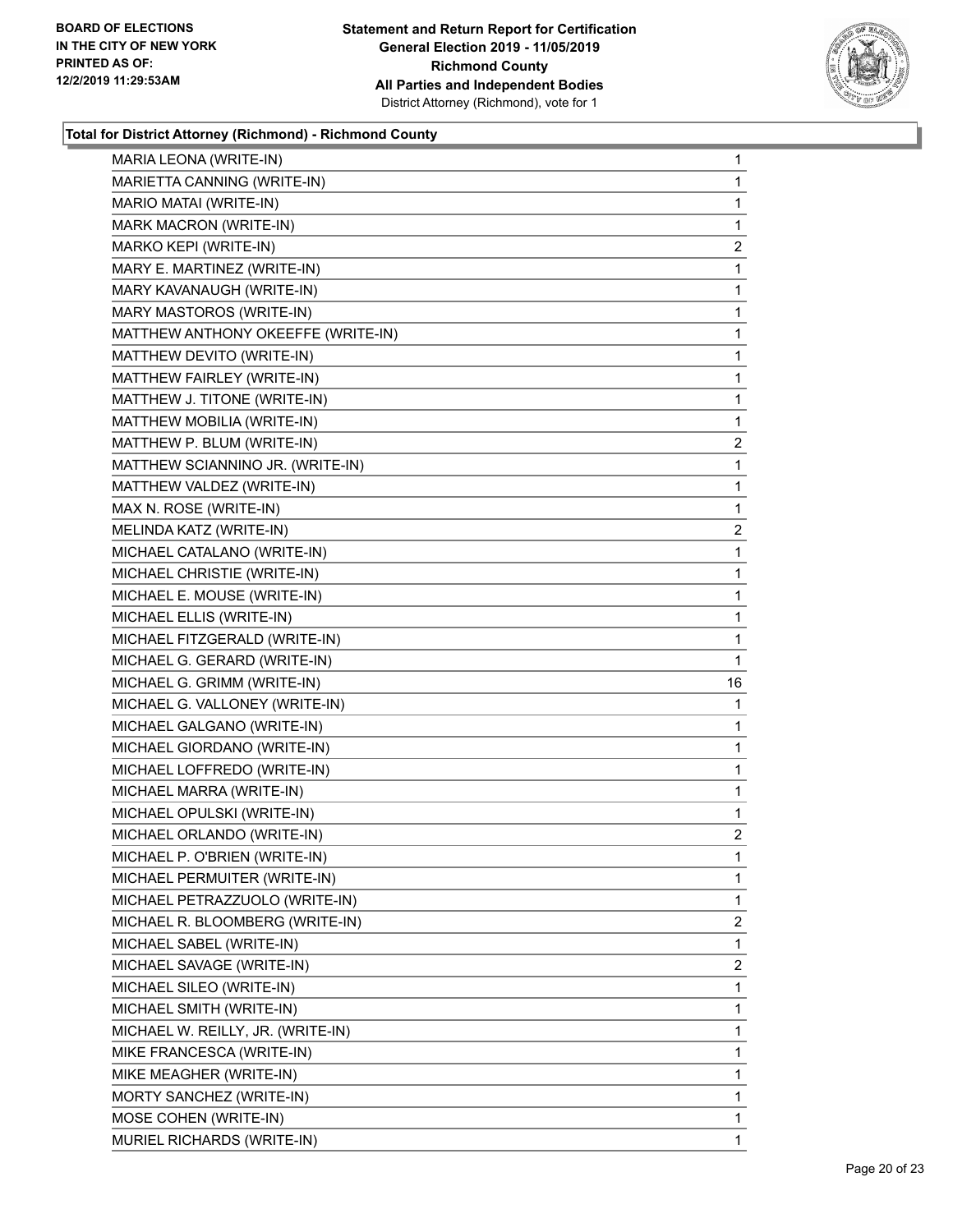

| NANCY WAIMIN (WRITE-IN)                  | 1            |
|------------------------------------------|--------------|
| NICHOLAS GENTILE (WRITE-IN)              | $\mathbf{1}$ |
| NICOLE MALLIOTAKIS (WRITE-IN)            | 5            |
| NICOLE NEGRON (WRITE-IN)                 | 2            |
| NUBIA BRAITH WAITE (WRITE-IN)            | 1            |
| <b>ODIN GOLIATH (WRITE-IN)</b>           | 1            |
| OLIVIA DIAZ (WRITE-IN)                   | 2            |
| OWAN P. KELLY, II (WRITE-IN)             | 1            |
| PATRICIA ANNE TAYLOR (WRITE-IN)          | 1            |
| PATRICK BUTTERMARK (WRITE-IN)            | 1            |
| PATRICK DELUCA (WRITE-IN)                | 1            |
| PAUL CAPOFARI (WRITE-IN)                 | 3            |
| PAUL RADENBERG (WRITE-IN)                | 1            |
| PAUL SPINOSA (WRITE-IN)                  | 1            |
| PETE ROSE (WRITE-IN)                     | 1            |
| PETER AFACIFICO (WRITE-IN)               | 1            |
| PETER H. GILMORE (WRITE-IN)              | 1            |
| PETER J. ALAIMO (WRITE-IN)               | 1            |
| PETER OKESON (WRITE-IN)                  | 1            |
| PHILIP LEONL (WRITE-IN)                  | 1            |
| PHILIPPE-EDNER APOSTOL-MARIUS (WRITE-IN) | 2            |
| RAFAEL MORALES (WRITE-IN)                | 1            |
| RALPH J. PORZIO (WRITE-IN)               | 1            |
| RAMSEY ORTA (WRITE-IN)                   | 1            |
| RAY TURNER (WRITE-IN)                    | 1            |
| RAYMOND BELTZ (WRITE-IN)                 | 1            |
| RAYMOND J. TURNER (WRITE-IN)             | 1            |
| RAYMOND RODRIGUEZ (WRITE-IN)             | 1            |
| RICH SULLUN (WRITE-IN)                   | 1            |
| RICHARD A. LUTHMANN, JR. (WRITE-IN)      | 13           |
| RICHARD CISAK (WRITE-IN)                 | 1            |
| RICHARD GUTCH (WRITE-IN)                 | $\mathbf{1}$ |
| RICHARD KAUFER (WRITE-IN)                | 3            |
| RICHARD LUFRANO (WRITE-IN)               | 1            |
| RICHARD P. FLUGER (WRITE-IN)             | 1            |
| RICHARD SULLIVAN (WRITE-IN)              | 2            |
| RICK KATULA (WRITE-IN)                   | 1            |
| ROBERT APPLEBAUM (WRITE-IN)              | 1            |
| ROBERT BLECKER (WRITE-IN)                | 1            |
| ROBERT PATSAKOS (WRITE-IN)               | 1            |
| ROBERT TOMASOVO (WRITE-IN)               | 1            |
| ROBERT TURBIAK (WRITE-IN)                | 1            |
| ROBERT WALLEN (WRITE-IN)                 | 1            |
| RON KUBY (WRITE-IN)                      | 1            |
| RONALD CASTORINA, JR. (WRITE-IN)         | 7            |
| ROSEMARY F. PALLADINO (WRITE-IN)         | 1            |
|                                          |              |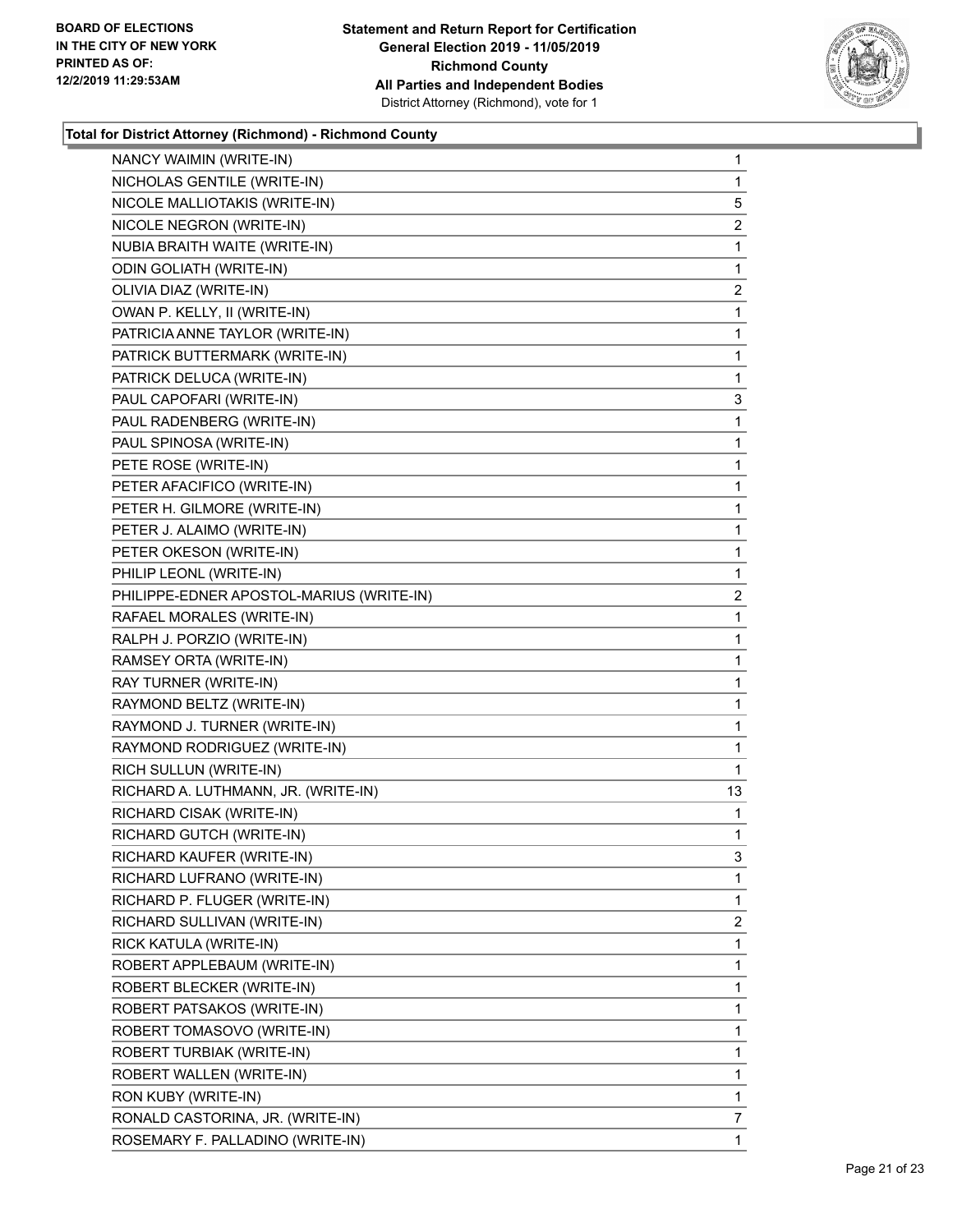

| RUDOLPH W. GIULIANI (WRITE-IN)    | 13             |
|-----------------------------------|----------------|
| RUDY CORCILLO (WRITE-IN)          | $\mathbf{1}$   |
| RUSTY CARDIERI (WRITE-IN)         | 1              |
| RYAN J. MURPHY (WRITE-IN)         | $\mathbf{1}$   |
| SAL ALBANESE (WRITE-IN)           | $\mathbf{1}$   |
| SAL GALOTARO (WRITE-IN)           | 1              |
| SALVATORE D. SCIASCIA (WRITE-IN)  | 3              |
| SALVATORE MONFORTE (WRITE-IN)     | 1              |
| SALVATORE VELLA (WRITE-IN)        | 1              |
| SAM BURGEMMYER (WRITE-IN)         | $\mathbf{1}$   |
| SAMUEL PEPPER (WRITE-IN)          | 1              |
| SCOTT HIGGINS (WRITE-IN)          | 1              |
| SCOTT NICHOLLS (WRITE-IN)         | $\mathbf{1}$   |
| SCOTT RILEY BROWN (WRITE-IN)      | $\mathbf{1}$   |
| SEAN KILCULLEN (WRITE-IN)         | 1              |
| SEAN MULLIGAN (WRITE-IN)          | $\mathbf{1}$   |
| SEAN O' SULLIVAN (WRITE-IN)       | 2              |
| SHAWN MALACHOVSKY (WRITE-IN)      | 4              |
| SPENCER TROELLER (WRITE-IN)       | $\mathbf{1}$   |
| STAVIOS HALKIUS (WRITE-IN)        | $\mathbf{1}$   |
| STEPHANIE LONGWORTH (WRITE-IN)    | 1              |
| STEVEN COLANTONI (WRITE-IN)       | $\mathbf{1}$   |
| STEVEN GIORDANO (WRITE-IN)        | 1              |
| STEVEN MILEVSKI (WRITE-IN)        | 1              |
| STEVEN RUFF (WRITE-IN)            | $\overline{c}$ |
| SUSAN MALINARI (WRITE-IN)         | $\mathbf{1}$   |
| SUSAN PORCELLO (WRITE-IN)         | 1              |
| TACKO FALL (WRITE-IN)             | $\mathbf{1}$   |
| TAL JASMIN (WRITE-IN)             | 4              |
| TEA LEONI (WRITE-IN)              | 1              |
| TERENCE MICHARONI (WRITE-IN)      | $\mathbf{1}$   |
| TERESA D. MARTINO (WRITE-IN)      | 1              |
| THOMAS EDWARD O'CONNOR (WRITE-IN) | 1              |
| THOMAS F. ROCHE JR. (WRITE-IN)    | 3              |
| THOMAS J. BAROZ (WRITE-IN)        | 3              |
| THOMAS PETTI (WRITE-IN)           | $\overline{2}$ |
| THOMAS REILLY (WRITE-IN)          | 1              |
| THOMAS VAZZANA (WRITE-IN)         | 1              |
| TIMOTHY J. KELLER (WRITE-IN)      | 2              |
| TIMOTHY M. HOUSTON (WRITE-IN)     | $\overline{2}$ |
| TODD PARADISO (WRITE-IN)          | 1              |
| TOM FOX (WRITE-IN)                | 1              |
| TOM MODDEN (WRITE-IN)             | 1              |
| TOM RUDOLPH (WRITE-IN)            | 1              |
| TOM SEAVER (WRITE-IN)             | 1              |
| TONY ROBBINS (WRITE-IN)           | $\mathbf{1}$   |
|                                   |                |